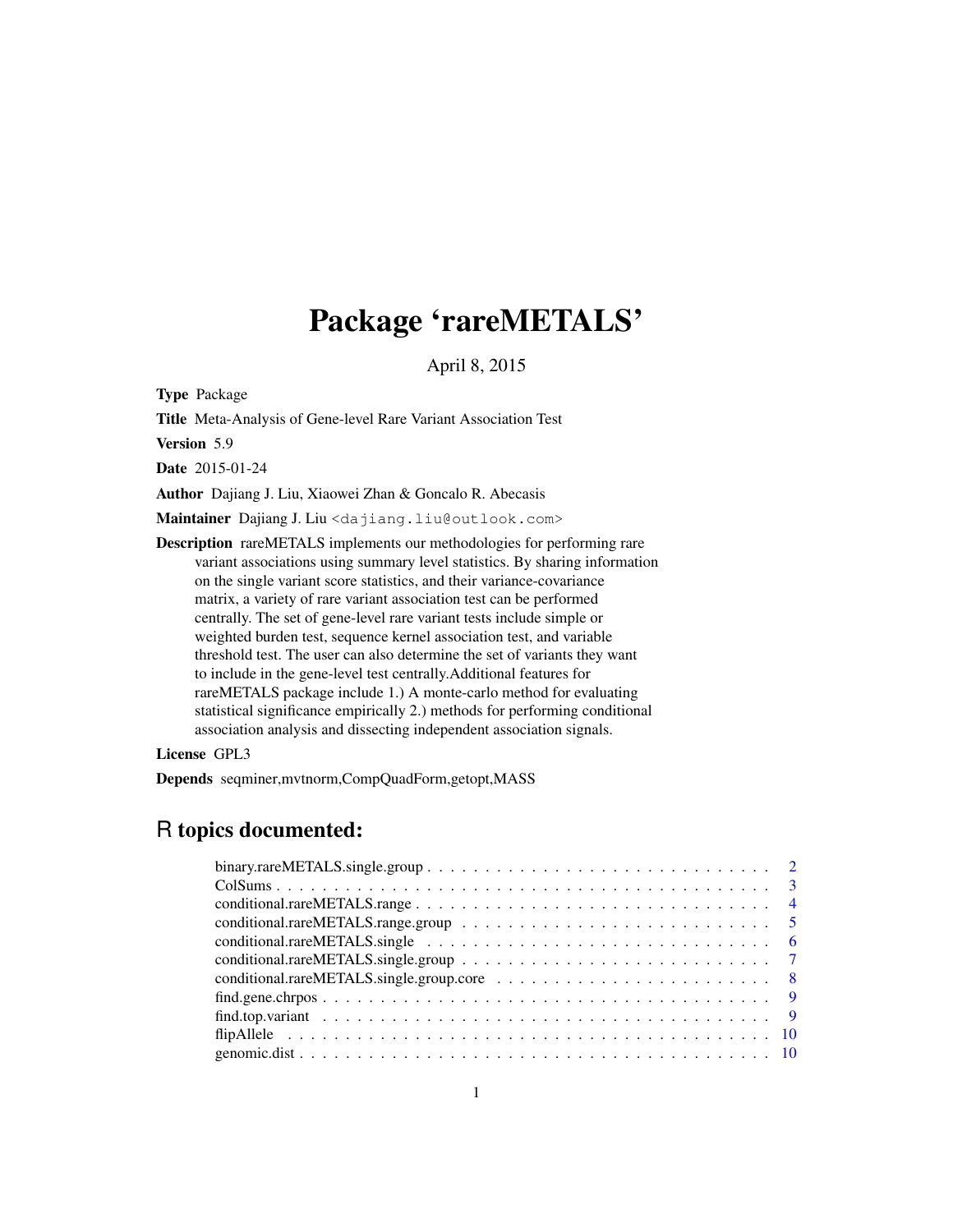<span id="page-1-0"></span>

| rm.na |     |
|-------|-----|
|       |     |
|       |     |
|       | 22  |
|       | -23 |
|       |     |

#### **Index** [24](#page-23-0)

binary.rareMETALS.single.group *Single variant meta-analysis*

## Description

Single variant meta-analysis

## Usage

```
binary.rareMETALS.single.group(score.stat.file, cov.file, range, refaltList,
  alternative = c("two-sided", "greater", "less"), callrate.cutoff = 0,hwe.cutoff = 0, correctFlip = TRUE, analyzeRefAltListOnly = TRUE)
```
#### Arguments

score.stat.file

|             | files of score statistics                                                                                                                                                                                                                                                                                                                                            |
|-------------|----------------------------------------------------------------------------------------------------------------------------------------------------------------------------------------------------------------------------------------------------------------------------------------------------------------------------------------------------------------------|
| cov.file    | covariance matrix files                                                                                                                                                                                                                                                                                                                                              |
| range       | tabix range of variants to be analyzed                                                                                                                                                                                                                                                                                                                               |
| refaltList  | A list of reference alternative and positions of variants to be analyzed; Each<br>variant in the dataset will be match against ref/alt alleles specified in refaltList;<br>Only variants with matched ref and alt alleles can be included; we also need AF<br>and af diff.max to determine if the flips are due to strand issues or due to ref/alt<br>alleles flips; |
| alternative | alternative hypothesis to be specified.                                                                                                                                                                                                                                                                                                                              |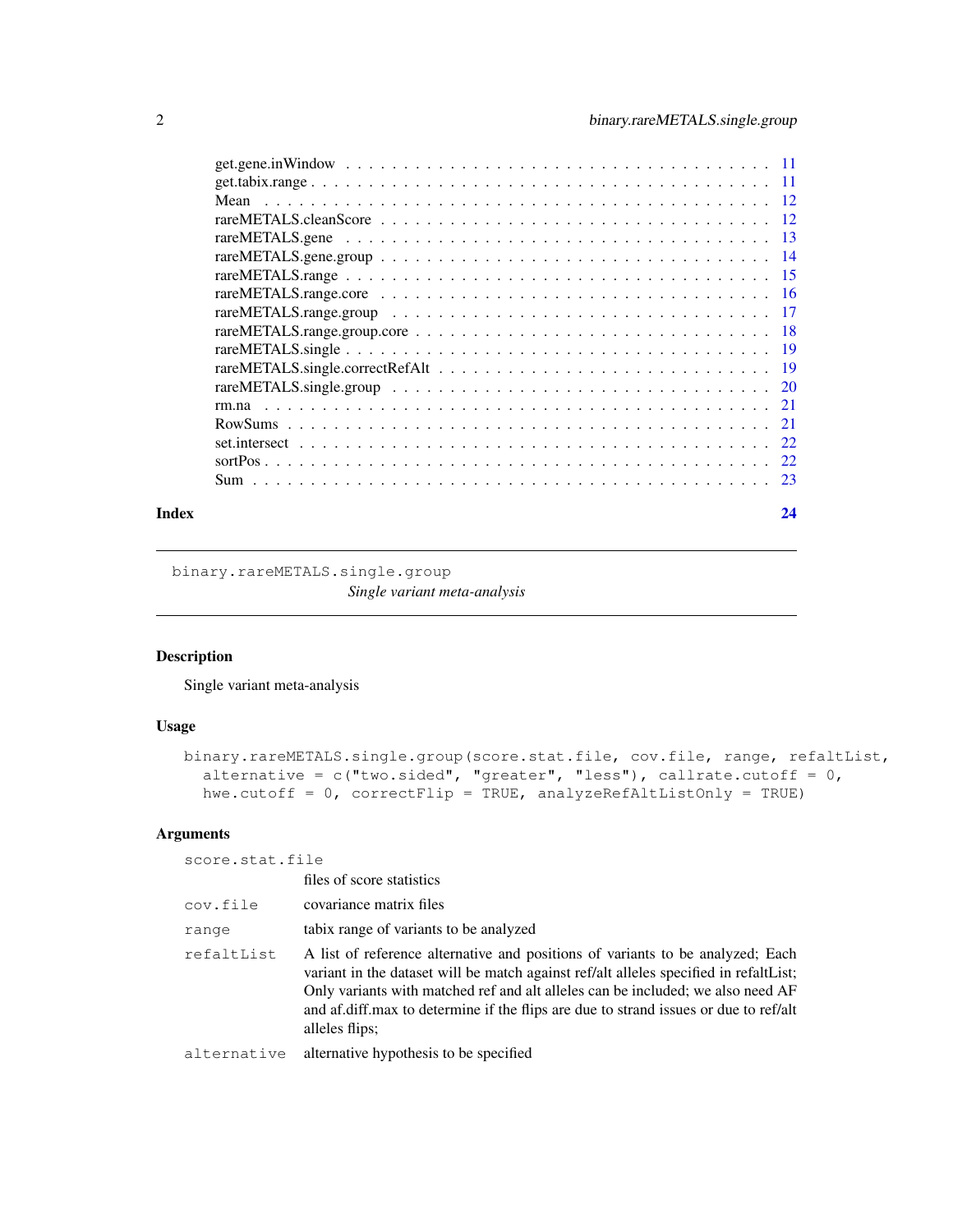#### <span id="page-2-0"></span>ColSums 3

| callrate.cutoff       |                                                                                                                                                                                                                     |
|-----------------------|---------------------------------------------------------------------------------------------------------------------------------------------------------------------------------------------------------------------|
|                       | Cutoffs of call rate, lower than which will NOT be analyzed (labelled as missing)                                                                                                                                   |
| hwe.cutoff            | Cutoffs of HWE p-values                                                                                                                                                                                             |
| refaltList            | A list that contains pos, ref and alt for calibrating variant sites to have the right<br>ref and alt alleles;                                                                                                       |
| correctFlip           | Correcting for flipped alleles; Default is TRUE; If FALSE, studies with incorrect<br>REF/ALT alleles will be labelled as missing, and dropped from meta-analyses                                                    |
| analyzeRefAltListOnly | Only analyze variants that are included in the refalt List; Default is TRUE; If<br>FALSE, variant sites in the dataset but not specified in the refaltList will be<br>labelled as missing and dropped from studies; |

## Value

a list consisting of results

ColSums *Safe colSums*

## Description

Safe colSums

## Usage

ColSums(a)

## Arguments

a Input vector, matrix etc.

## Value

Return the sum of the elements in a;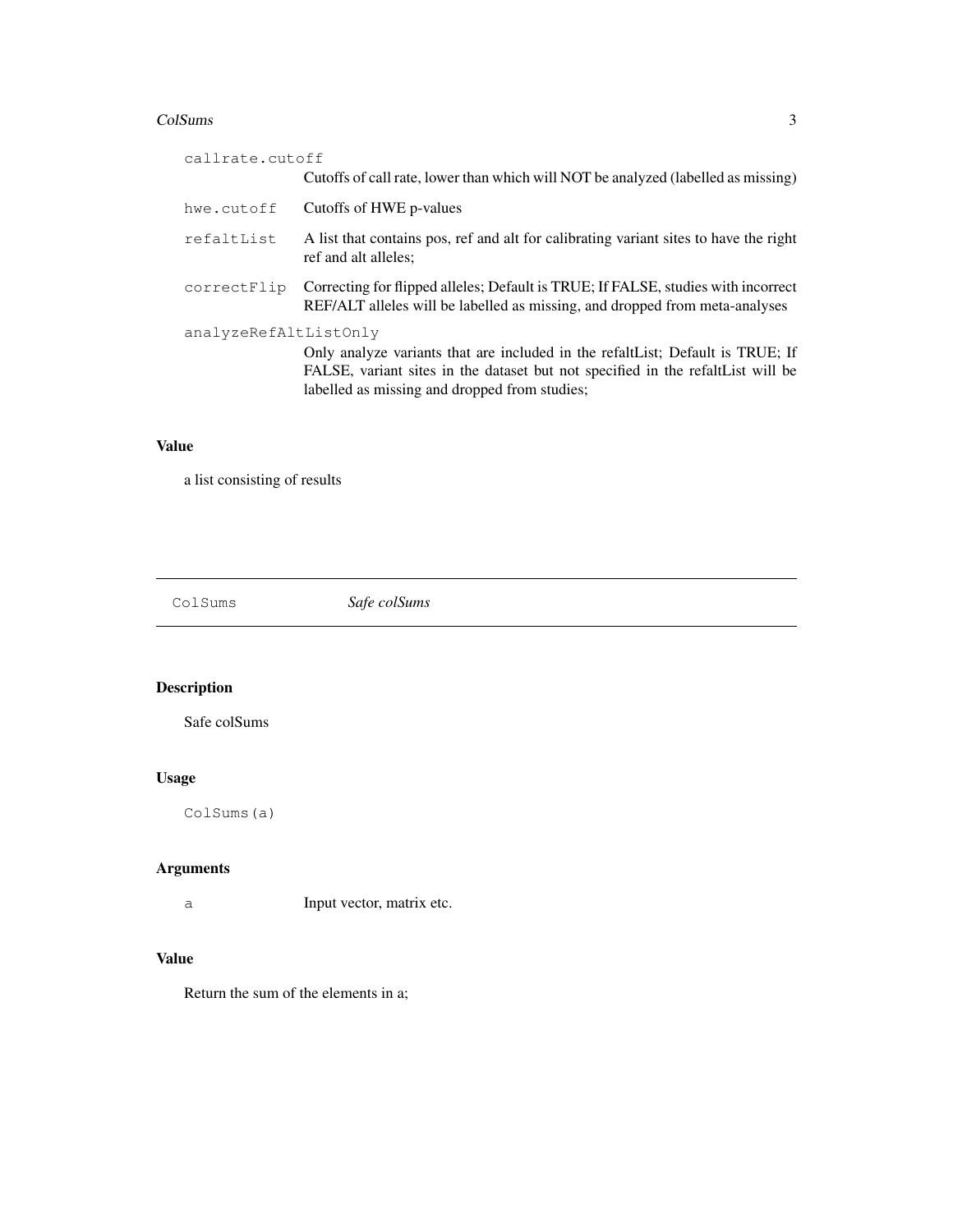<span id="page-3-0"></span>conditional.rareMETALS.range

*Perform conditional analysis for gene-level tests*

## Description

Perform conditional analysis for gene-level tests

#### Usage

```
conditional.rareMETALS.range(range.name = NULL, score.stat.file, cov.file,
  candidate.variant.vec, known.variant.vec, test = "GRANVIL", maf.cutoff,
  alternative = c("two-sided", "greater", "less"), ix.gold = 1,out.digits = 4, callrate.cutoff = 0, hwe.cutoff = 0, max.VT = NULL)
```
## Arguments

| range.name            | name of the range to be analyzed (for example, it can be a gene name e.g. APOE)                                                                                                                                                                                      |  |
|-----------------------|----------------------------------------------------------------------------------------------------------------------------------------------------------------------------------------------------------------------------------------------------------------------|--|
| score.stat.file       |                                                                                                                                                                                                                                                                      |  |
|                       | files of score statistics                                                                                                                                                                                                                                            |  |
| cov.file              | covariance matrix files                                                                                                                                                                                                                                              |  |
| candidate.variant.vec |                                                                                                                                                                                                                                                                      |  |
|                       | Vectors of candidate variants: e.g. c("1:123","1:1234"). The quotation is neces-<br>sary!!                                                                                                                                                                           |  |
| known.variant.vec     |                                                                                                                                                                                                                                                                      |  |
|                       | Vectors of known variants: e.g. $c("1:123", "1:1234").$ The quotation is neces-<br>sary!!                                                                                                                                                                            |  |
| test                  | test of rare variant tests                                                                                                                                                                                                                                           |  |
| maf.cutoff            | Cutoffs of MAF used for determining rare variants                                                                                                                                                                                                                    |  |
| alternative           | Alternative hypothesis to be tested                                                                                                                                                                                                                                  |  |
| ix.gold               | Index of the gold standard population: Used for flipping alleles                                                                                                                                                                                                     |  |
| out.digits            | The number of digits used in the output                                                                                                                                                                                                                              |  |
| callrate.cutoff       |                                                                                                                                                                                                                                                                      |  |
|                       | Cutoff of call rates. Sites with callrates lower than the cutoff will be labeled as<br>missing                                                                                                                                                                       |  |
| hwe.cutoff            | Cutoff of HWE p-values. Sites with HWE pvalues lower than the cutoff will be<br>labeled as missing                                                                                                                                                                   |  |
| max.VT                | The maximum number of thresholds used in VT; Setting max. VT to 10 can<br>improve the speed for calculation without affecting the power too much. The<br>default parameter is NULL, which does not set upper limit on the number of<br>variable frequency threhsold. |  |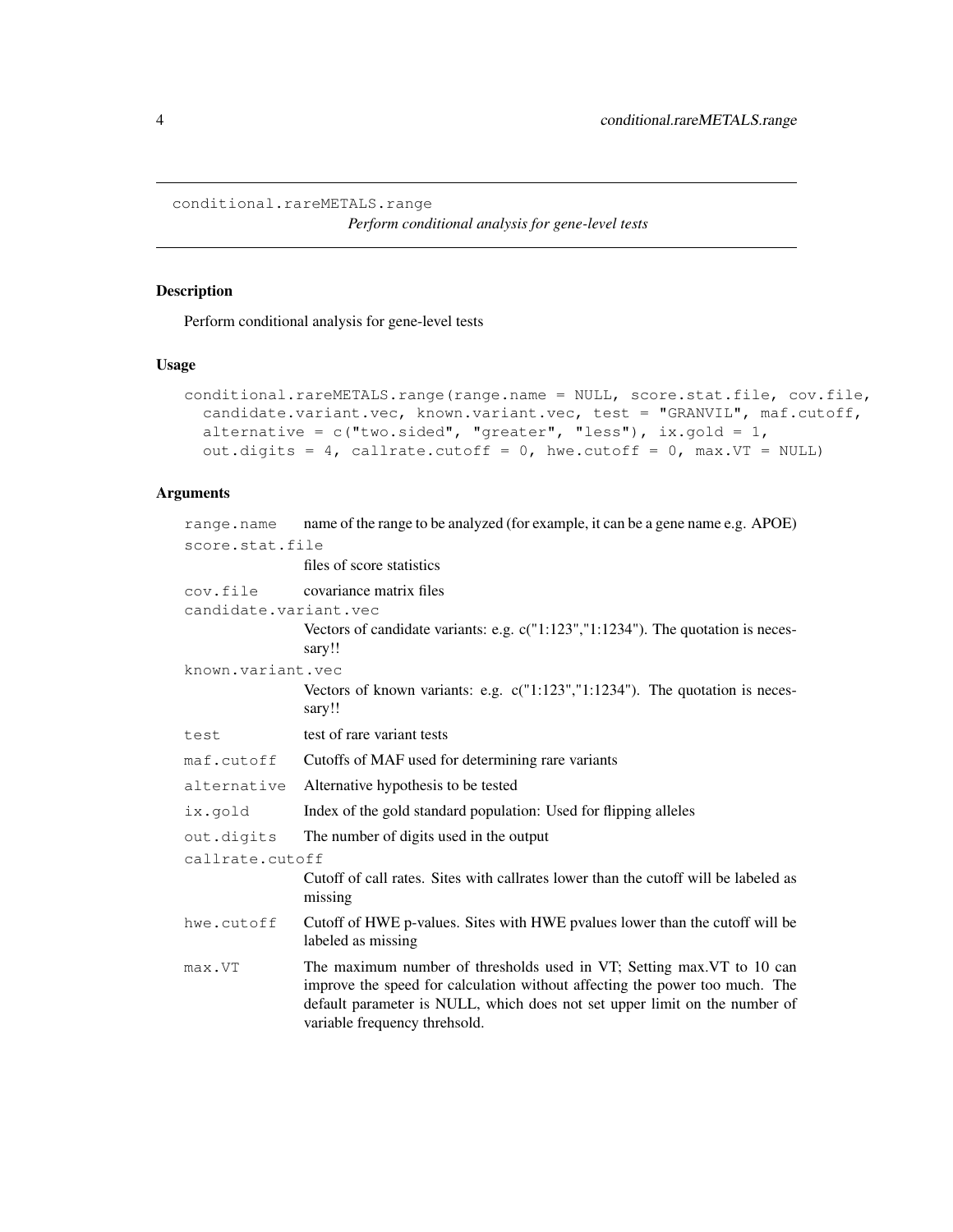<span id="page-4-0"></span>conditional.rareMETALS.range.group *Perform conditional analysis for gene-level tests and correcting for allele flips with*

## Description

Perform conditional analysis for gene-level tests and correcting for allele flips with

#### Usage

```
conditional.rareMETALS.range.group(range.name = NULL, score.stat.file,
  cov.file, candidate.variant.vec, known.variant.vec, test = "GRANVIL",
 maf.cutoff, alternative = c("two.sided", "greater", "less"), refaltList,
 out.digits = 4, callrate.cutoff = 0, hwe.cutoff = 0, max.VT = NULL,
  correctFlip = TRUE, analyzeRefAltListOnly = TRUE)
```
## Arguments

| range.name            | name of the range to be analyzed (for example, it can be a gene name e.g. APOE)                                                                                                                                                                                      |  |
|-----------------------|----------------------------------------------------------------------------------------------------------------------------------------------------------------------------------------------------------------------------------------------------------------------|--|
| score.stat.file       |                                                                                                                                                                                                                                                                      |  |
|                       | files of score statistics                                                                                                                                                                                                                                            |  |
| cov.file              | covariance matrix files                                                                                                                                                                                                                                              |  |
| candidate.variant.vec |                                                                                                                                                                                                                                                                      |  |
|                       | Vectors of candidate variants: e.g. c("1:123","1:1234"). The quotation is neces-<br>sary!!                                                                                                                                                                           |  |
| known.variant.vec     |                                                                                                                                                                                                                                                                      |  |
|                       | Vectors of known variants: e.g. $c("1:123", "1:1234").$ The quotation is neces-<br>sary!!                                                                                                                                                                            |  |
| test                  | test of rare variant tests                                                                                                                                                                                                                                           |  |
| maf.cutoff            | Cutoffs of MAF used for determining rare variants                                                                                                                                                                                                                    |  |
| alternative           | Alternative hypothesis to be tested                                                                                                                                                                                                                                  |  |
| ix.qold               | Index of the gold standard population: Used for flipping alleles                                                                                                                                                                                                     |  |
| out.digits            | The number of digits used in the output                                                                                                                                                                                                                              |  |
| callrate.cutoff       |                                                                                                                                                                                                                                                                      |  |
|                       | Cutoff of call rates. Sites with callrates lower than the cutoff will be labeled as<br>missing                                                                                                                                                                       |  |
| hwe.cutoff            | Cutoff of HWE p-values. Sites with HWE pvalues lower than the cutoff will be<br>labeled as missing                                                                                                                                                                   |  |
| max.VT                | The maximum number of thresholds used in VT; Setting max. VT to 10 can<br>improve the speed for calculation without affecting the power too much. The<br>default parameter is NULL, which does not set upper limit on the number of<br>variable frequency threhsold. |  |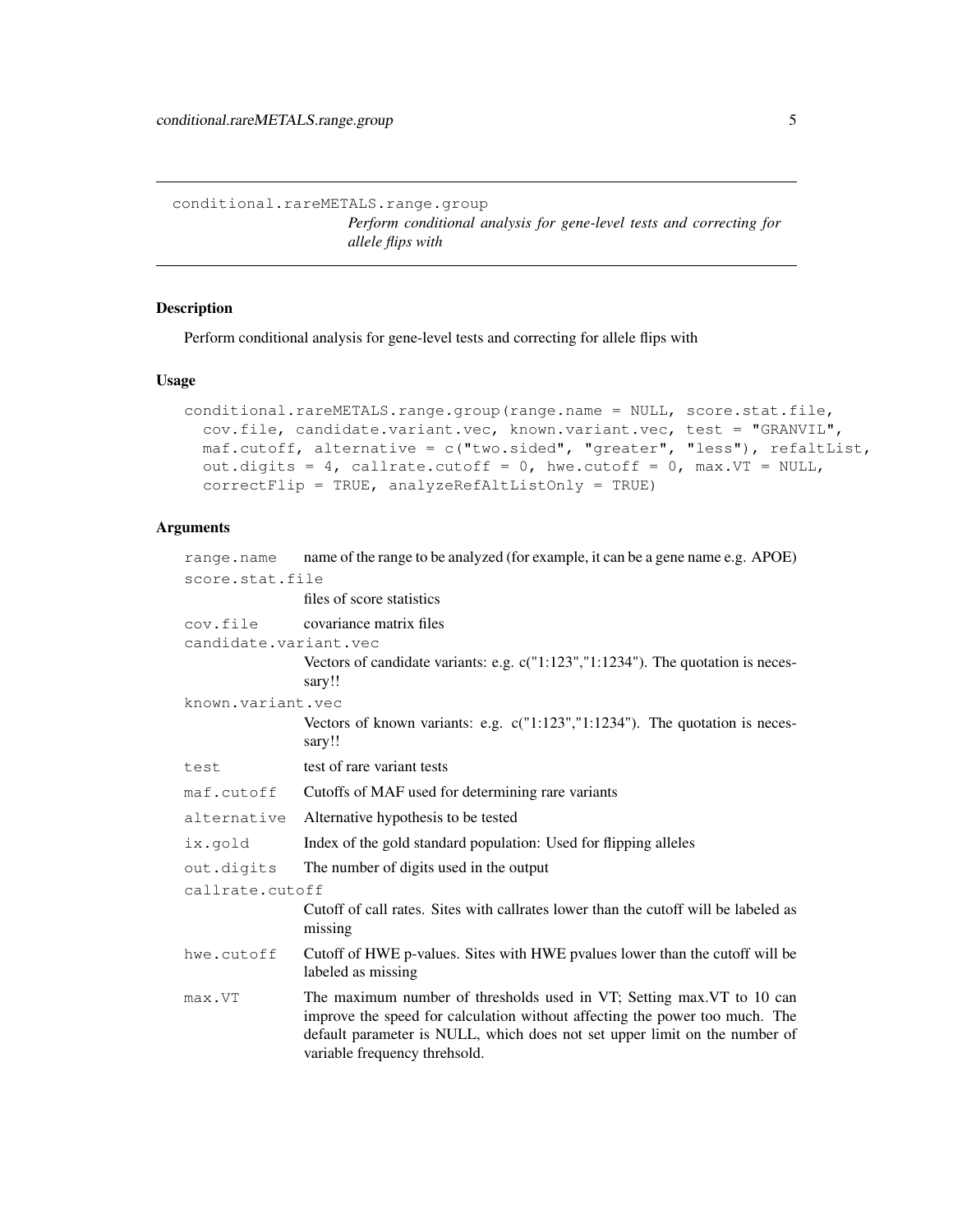<span id="page-5-0"></span>

|                       | correctFlip Correcting for flipped alleles; Default is TRUE; If FALSE, studies with incorrect                                                                                                                       |
|-----------------------|---------------------------------------------------------------------------------------------------------------------------------------------------------------------------------------------------------------------|
|                       | REF/ALT alleles will be labelled as missing, and dropped from meta-analyses                                                                                                                                         |
| analyzeRefAltListOnly |                                                                                                                                                                                                                     |
|                       | Only analyze variants that are included in the refalt List; Default is TRUE; If<br>FALSE, variant sites in the dataset but not specified in the refaltList will be<br>labelled as missing and dropped from studies; |

conditional.rareMETALS.single *Perform conditional analysis for single variant tests*

## Description

Perform conditional analysis for single variant tests

#### Usage

```
conditional.rareMETALS.single(candidate.variant.vec, score.stat.file, cov.file,
 known.variant.vec, maf.cutoff, no.boot = 10000,
 alternative = c("two-sided", "greater", "less"), ix.gold = 1,out.digits = 4, callrate.cutoff = 0, hwe.cutoff = 0,
  p.value.known.variant.vec = NA, anno.known.variant.vec = NA,
  anno.candidate.variant.vec = NA)
```
## Arguments

| candidate.variant   |                                                                                                    |  |
|---------------------|----------------------------------------------------------------------------------------------------|--|
|                     | name of the range to be analyzed (for example, it can be a gene name e.g. APOE)                    |  |
| score.stat.file     |                                                                                                    |  |
|                     | files of score statistics                                                                          |  |
|                     | cov.file covariance matrix files                                                                   |  |
| known.variant.vec   |                                                                                                    |  |
|                     | range of candidate variant, expressed in a vector, e.g. $c("1:12345", "1:234567");$                |  |
| known.variant.range |                                                                                                    |  |
|                     | range of known variant, expressed in tabix format, e.g. c("1:123456","1:2345678");                 |  |
| test                | test of rare variant tests                                                                         |  |
| maf.cutoff          | Cutoffs of MAF used for determining rare variants                                                  |  |
| alternative         | Alternative hypothesis to be tested                                                                |  |
| out.digits          | The number of digits used in the output                                                            |  |
| callrate.cutoff     |                                                                                                    |  |
|                     | Cutoff of call rates. Sites with callrates lower than the cutoff will be labeled as<br>missing     |  |
| hwe.cutoff          | Cutoff of HWE p-values. Sites with HWE pvalues lower than the cutoff will be<br>labeled as missing |  |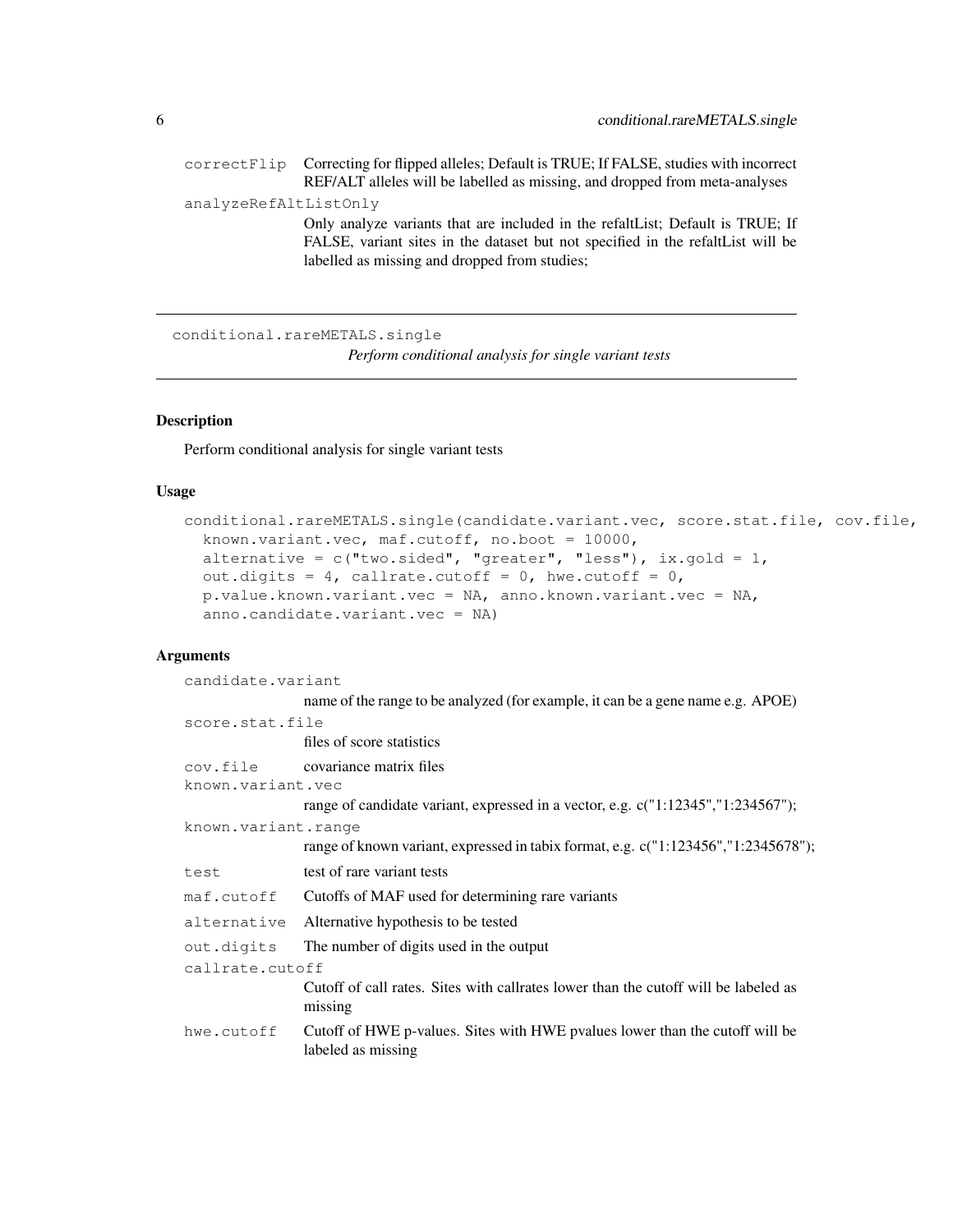#### <span id="page-6-0"></span>Value

return a list of meta-analysis results

conditional.rareMETALS.single.group *Perform conditional analysis for single variant tests*

#### Description

Perform conditional analysis for single variant tests

#### Usage

```
conditional.rareMETALS.single.group(candidate.variant, score.stat.file,
  cov.file, known.variant.vec, refaltList, maf.cutoff,
  alternative = c("two-sided", "greater", "less"), out.digits = 4,callrate.cutoff = 0, hwe.cutoff = 0, approxCov = TRUE,
  correctFlip = TRUE)
```
#### Arguments

candidate.variant Candidate variant position; score.stat.file files of score statistics cov.file covariance matrix files known.variant.vec range of candidate variant, expressed in a vector, e.g. c("1:12345","1:234567"); refaltList A list of ref, alt alleles, as well as variant frequencies, whether it needs to check AF as for flipping alleles; test test of rare variant tests maf.cutoff Cutoffs of MAF used for determining rare variants alternative Alternative hypothesis to be tested out.digits The number of digits used in the output callrate.cutoff Cutoff of call rates. Sites with callrates lower than the cutoff will be labeled as missing hwe.cutoff Cutoff of HWE p-values. Sites with HWE pvalues lower than the cutoff will be labeled as missing

#### Value

return a list of meta-analysis results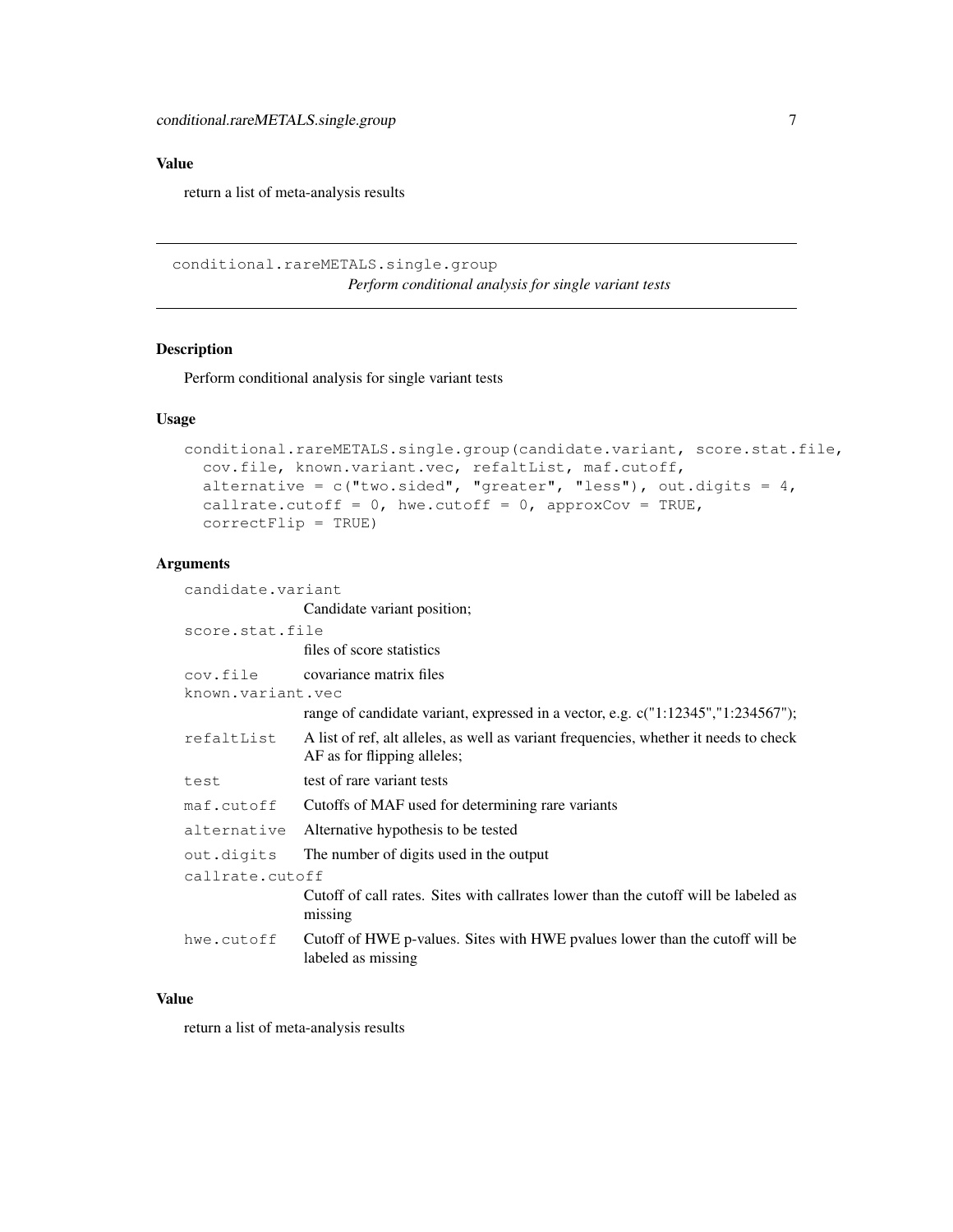<span id="page-7-0"></span>conditional.rareMETALS.single.group.core *Perform conditional analysis for single variant tests*

## Description

Perform conditional analysis for single variant tests

#### Usage

```
conditional.rareMETALS.single.group.core(candidate.variant, score.stat.file,
 cov.file, known.variant.vec, refaltList, maf.cutoff,
 alternative = c("two-sided", "greater", "less"), out.digits = 4,callrate.cutoff = 0, hwe.cutoff = 0, approxCov = TRUE,
 correctFlip = TRUE)
```
#### Arguments

| candidate.variant |                                                                                                                      |
|-------------------|----------------------------------------------------------------------------------------------------------------------|
|                   | Candidate variant position;                                                                                          |
| score.stat.file   |                                                                                                                      |
|                   | files of score statistics                                                                                            |
|                   | cov.file covariance matrix files                                                                                     |
| known.variant.vec |                                                                                                                      |
|                   | range of candidate variant, expressed in a vector, e.g. c("1:12345","1:234567");                                     |
| refaltList        | A list of ref, alt alleles, as well as variant frequencies, whether it needs to check<br>AF as for flipping alleles; |
| test              | test of rare variant tests                                                                                           |
| maf.cutoff        | Cutoffs of MAF used for determining rare variants                                                                    |
| alternative       | Alternative hypothesis to be tested                                                                                  |
| out.digits        | The number of digits used in the output                                                                              |
| callrate.cutoff   |                                                                                                                      |
|                   | Cutoff of call rates. Sites with callrates lower than the cutoff will be labeled as<br>missing                       |
| hwe.cutoff        | Cutoff of HWE p-values. Sites with HWE pvalues lower than the cutoff will be<br>labeled as missing                   |
|                   |                                                                                                                      |

#### Value

return a list of meta-analysis results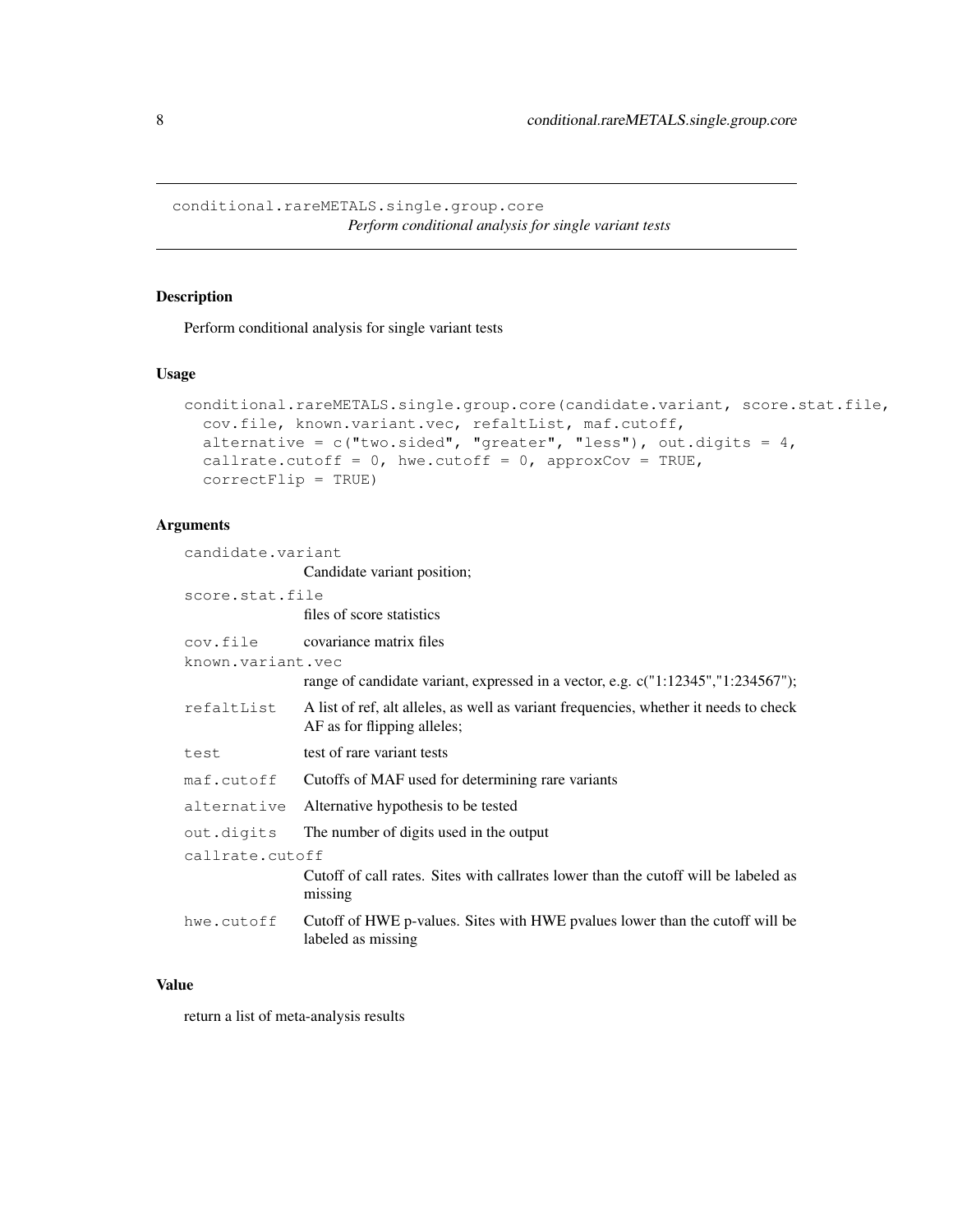<span id="page-8-0"></span>find.gene.chrpos *Find the chromosomal position for genes;*

#### Description

Find the chromosomal position for genes;

### Usage

find.gene.chrpos(candidate.gene)

#### Arguments

candidate.gene Name of candidate genes;

#### Value

a list consisiting of tabix, pos.start and pos.end;

find.top.variant *Find top variants in a gene region that satisfy a MAF cutoff;*

## Description

Find top variants in a gene region that satisfy a MAF cutoff;

#### Usage

```
find.top.variant(candidate.variant.vec, window.size, singlevar.result,
 pval.cutoff = 3.1e-07)
```
#### Arguments

candidate.vairant.vec The vector of candidate variant; window.size The size of window, default is 1e6 singlevar.result Single varinat association results; pval.cutoff The cutoffs of p-values;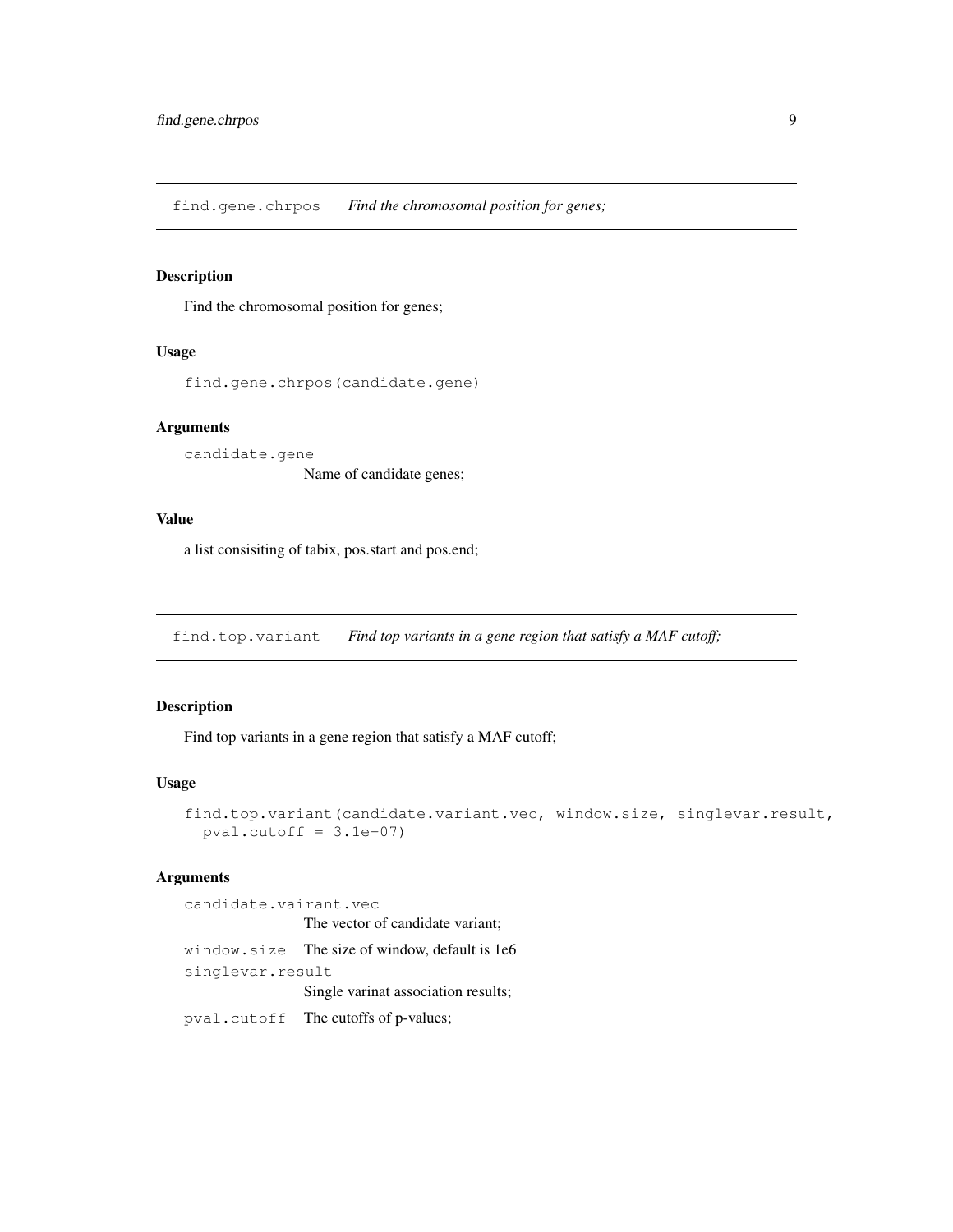<span id="page-9-0"></span>

## Description

This is the function for flipping alleles

## Usage

```
flipAllele(raw.data, raw.data.ori, refaltList, ix.pop, ix.var, log.mat.var,
 correctFlip = TRUE, analyzeRefAltListOnly = TRUE)
```
#### Arguments

| raw.data   | The input datasets to be considered flipped                                                                                                     |
|------------|-------------------------------------------------------------------------------------------------------------------------------------------------|
|            | raw.data.ori The input datasets to be considered flipped                                                                                        |
| refaltList | The list consists of ref, alt, pos, af and af.diff.max, as well as the option of<br>whether throw away sites with large af.differences checkAF; |
| ix.pop     | index of the population                                                                                                                         |
| ix.var     | index of the variant;                                                                                                                           |
|            | log.mat.var The log for QC procedure;                                                                                                           |
|            | correctFlip Correct for score and covariance matrices for flipped alleles;                                                                      |

#### Value

A list consist of modified raw.data, ix.include and log.mat.var

genomic.dist *Get genomic distance between two variant positions;*

#### Description

Get genomic distance between two variant positions;

#### Usage

genomic.dist(pos1, pos2)

## Arguments

| posl | Position for variant 1; |
|------|-------------------------|
| pos2 | Position for variant 2; |

## Value

Return variant positions;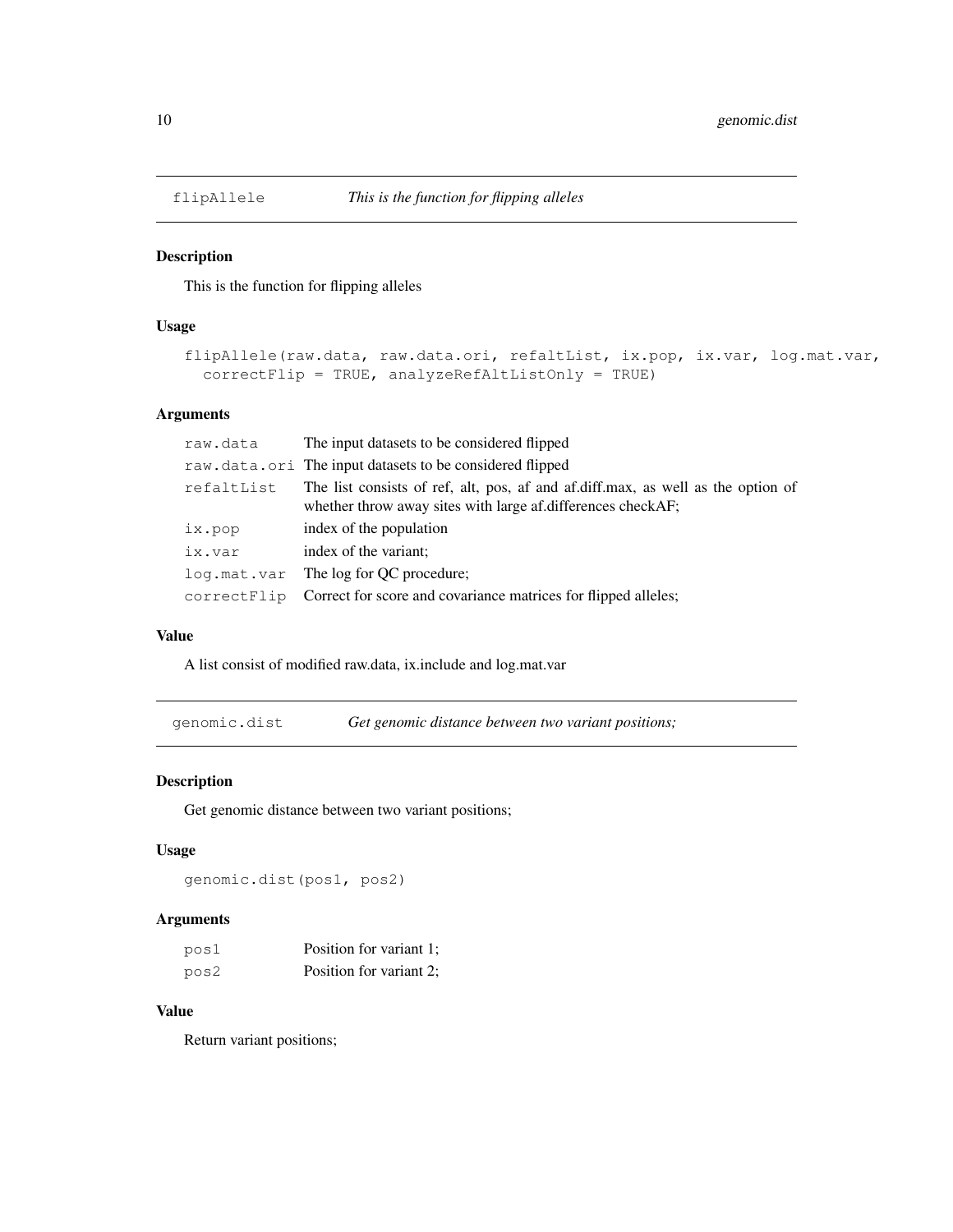<span id="page-10-0"></span>get.gene.inWindow *Find nearby genes for a sigificant SNP*

## Description

Find nearby genes for a sigificant SNP

#### Usage

```
get.gene.inWindow(known.variant.vec, window.size = 1e+06)
```
## Arguments

known.variant.vec

Positions of known variants, in the format of 1:12345

window.size The window size. Genes within the window are extracted. Default size is 1e6

#### Value

A vector of genes;

get.tabix.range *change position to tabix range;*

#### Description

change position to tabix range;

#### Usage

```
get.tabix.range(variant.vec)
```
#### Arguments

variant.vec The vector of variants of the format "1:12345";

## Value

A vector of tabix ranges;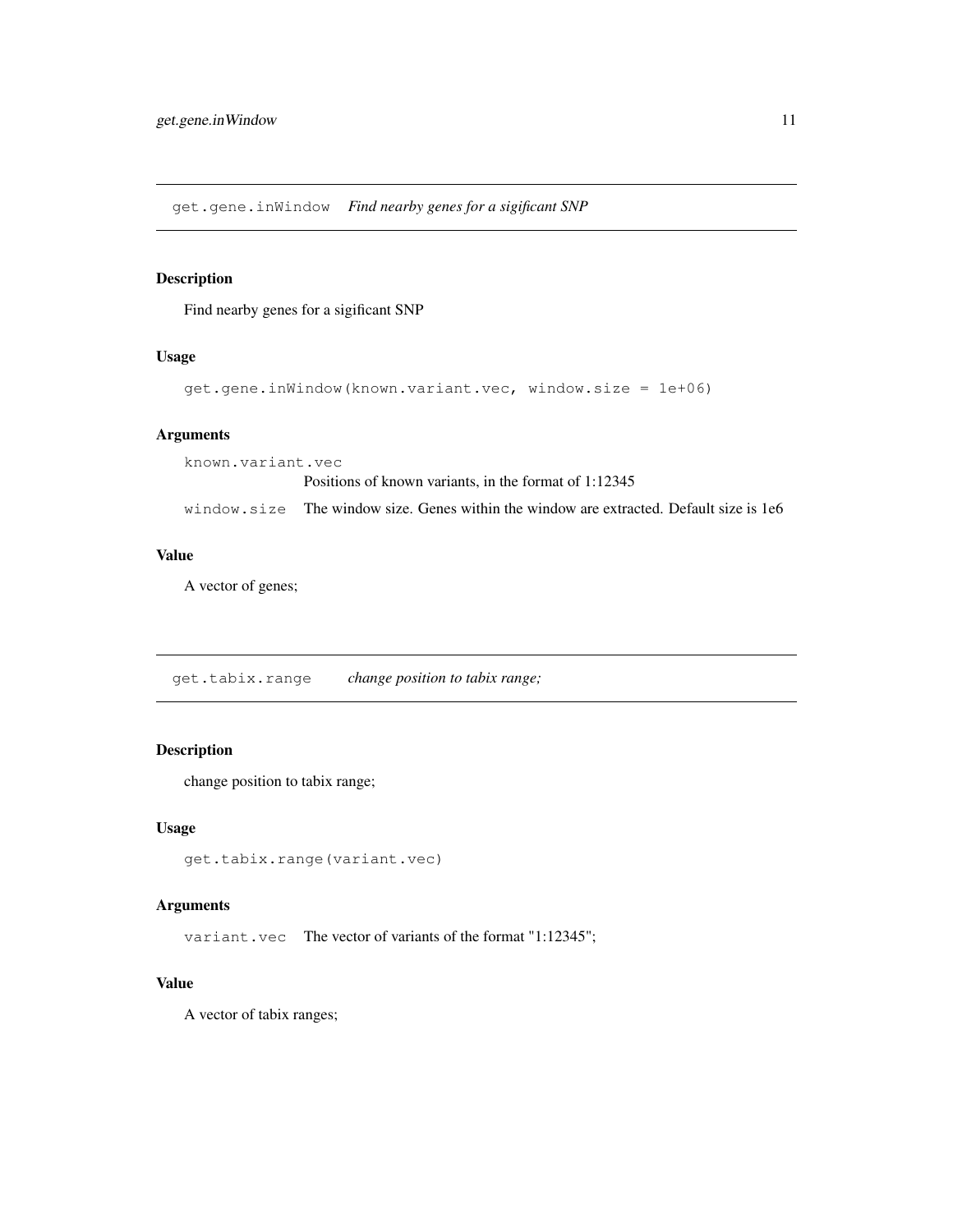<span id="page-11-0"></span>Mean *Safe mean*

## Description

Safe mean

## Usage

Mean(a)

## Arguments

a Input vector, matrix etc.

## Value

Return the sum of the elements in a;

rareMETALS.cleanScore

*Single variant meta-analysis*

## Description

Single variant meta-analysis

## Usage

```
rareMETALS.cleanScore(score.stat.file, refaltList, hwe.cutoff, callrate.cutoff,
  af.diff.max = 0.7, checkAF = TRUE)
```
## Arguments

| score.stat.file |                                                                                                               |
|-----------------|---------------------------------------------------------------------------------------------------------------|
|                 | files of score statistics                                                                                     |
| callrate.cutoff |                                                                                                               |
|                 | Cutoffs of call rate, lower than which will NOT be analyzed (labelled as missing)                             |
| hwe.cutoff      | Cutoffs of HWE p-values                                                                                       |
| refaltList      | A list that contains pos, ref and alt for calibrating variant sites to have the right<br>ref and alt alleles; |

### Value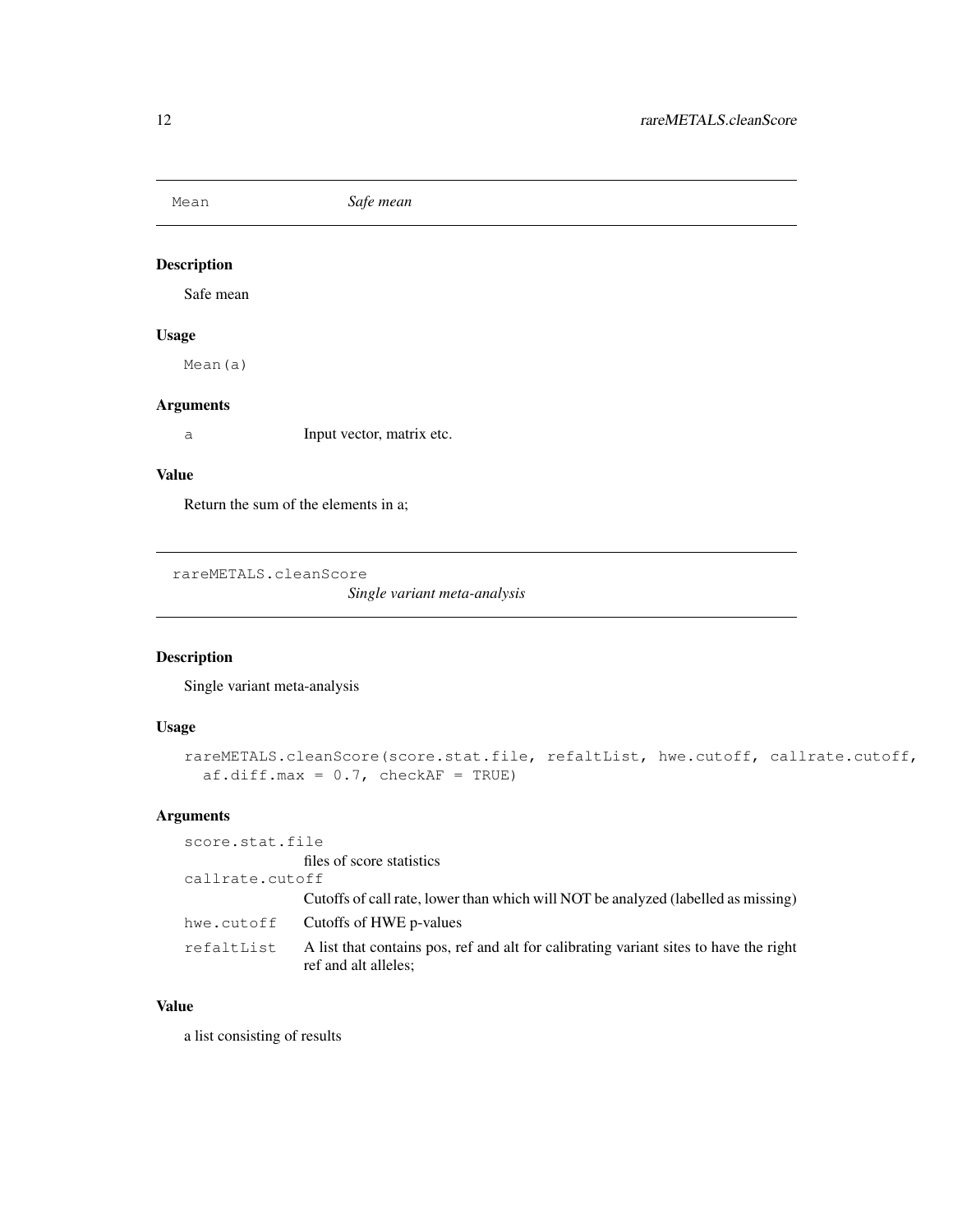<span id="page-12-0"></span>rareMETALS.gene *Meta-analysis of gene-level tests;*

## Description

Meta-analysis of gene-level tests;

## Usage

```
rareMETALS.gene(ANNO, score.stat.file, cov.file, gene, test = "GRANVIL",
 maf.cutoff, no.boot = 10000, alternative = c("two-sided", "greater","less"), alpha = 0.05, ix.gold = 1, out.digits = 4,
 callrate.cutoff = 0, hwe.cutoff = 0, gene.file = "refFlat_hg19.txt.gz",
 max.VT = NULL)
```
## Arguments

| ANNO            | type of variants to be analyzed;                                                                                                                                                                                                                                     |  |
|-----------------|----------------------------------------------------------------------------------------------------------------------------------------------------------------------------------------------------------------------------------------------------------------------|--|
| score.stat.file |                                                                                                                                                                                                                                                                      |  |
|                 | files of score statistics                                                                                                                                                                                                                                            |  |
| cov.file        | covariance matrix files                                                                                                                                                                                                                                              |  |
| test            | rare variant tests to be used                                                                                                                                                                                                                                        |  |
| maf.cutoff      | MAF cutoff used to analyze variants                                                                                                                                                                                                                                  |  |
| no.boot         | Number of bootstraps to be used. No need if asymptotics are used                                                                                                                                                                                                     |  |
| alternative     | alternative hypothesis to be specified                                                                                                                                                                                                                               |  |
| alpha           | Significance threshold to determine the number of resampling. Set to 0 if ana-<br>lytic p-values are calculated.                                                                                                                                                     |  |
| ix.gold         | Gold standard population to align reference allele to                                                                                                                                                                                                                |  |
| out.digits      | Number of digits used in the output                                                                                                                                                                                                                                  |  |
| callrate.cutoff |                                                                                                                                                                                                                                                                      |  |
|                 | Cutoffs of call rate, lower than which will NOT be analyzed (labelled as missing)                                                                                                                                                                                    |  |
| hwe.cutoff      | Cutoffs of HWE p-values, lower than which will NOT be analyzed (labelled as<br>missing)                                                                                                                                                                              |  |
| max.VT          | The maximum number of thresholds used in VT; Setting max. VT to 10 can<br>improve the speed for calculation without affecting the power too much. The<br>default parameter is NULL, which does not set upper limit on the number of<br>variable frequency threhsold. |  |

## Value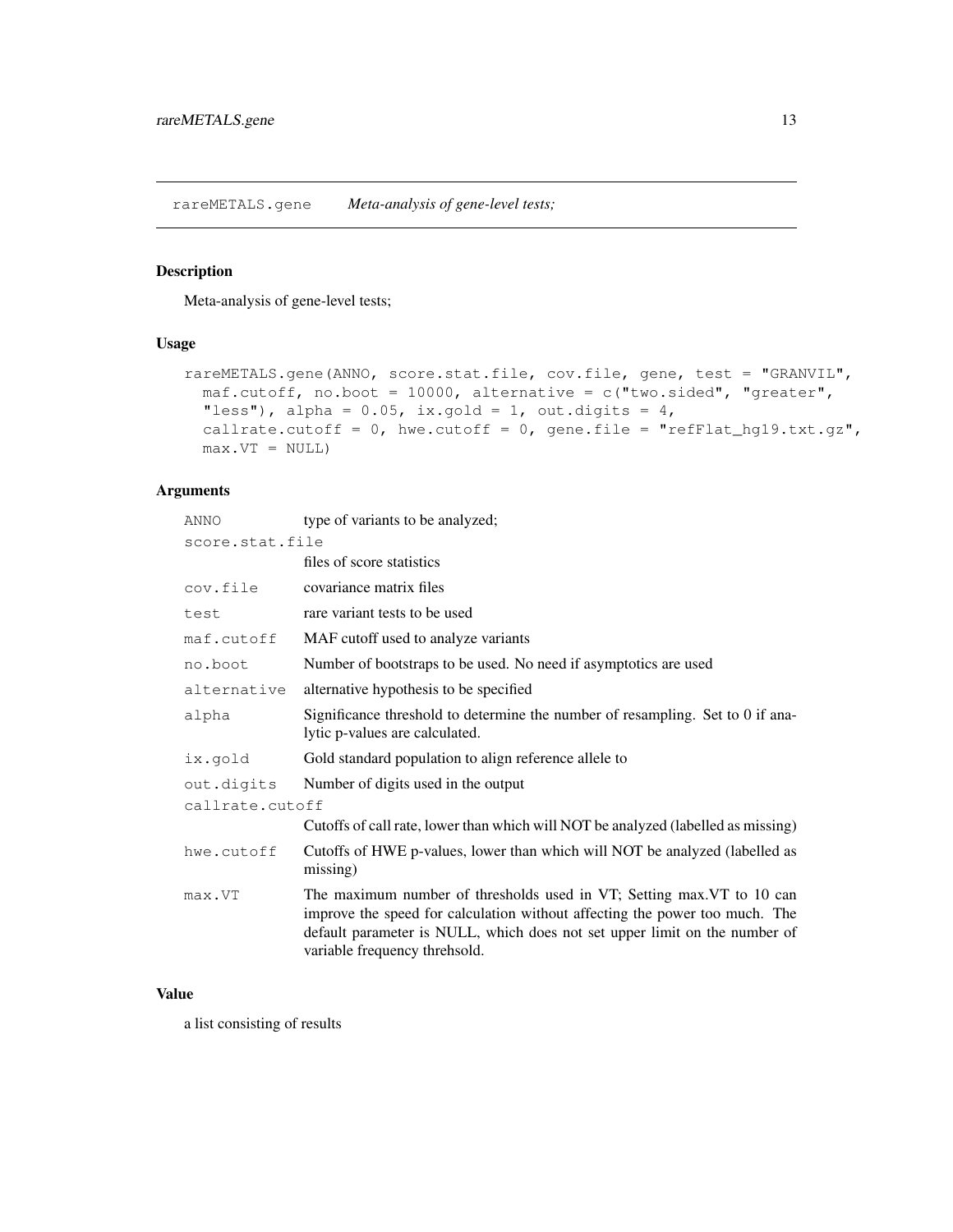```
rareMETALS.gene.group
```
*Meta-analysis of gene-level tests by range;*

## Description

Meta-analysis of gene-level tests by range;

#### Usage

```
rareMETALS.gene.group(score.stat.file, cov.file, range, range.name,
 test = "GRANVIL", refaltList, maf.cutoff = 1, no.boot = 10000,
 alternative = c("two-sided", "greater", "less"), alpha = 0.05,ix.gold = 1, out.digits = 4, callrate.cutoff = 0, hwe.cutoff = 0,
 max.VT = NULL)
```
## Arguments

score.stat.file

|                 | files of score statistics                                                                                                                                                                                                                                            |  |
|-----------------|----------------------------------------------------------------------------------------------------------------------------------------------------------------------------------------------------------------------------------------------------------------------|--|
| cov.file        | covariance matrix files                                                                                                                                                                                                                                              |  |
| range           | tabix range for each gene/region                                                                                                                                                                                                                                     |  |
| range.name      | The name of the range, e.g. gene names can be used                                                                                                                                                                                                                   |  |
| test            | rare variant tests to be used                                                                                                                                                                                                                                        |  |
| maf.cutoff      | MAF cutoff used to analyze variants                                                                                                                                                                                                                                  |  |
| refaltList      | List of reference, alternative and variant positions;                                                                                                                                                                                                                |  |
| no.boot         | Number of bootstraps to be used. No need if asymptotics are used                                                                                                                                                                                                     |  |
| alternative     | alternative hypothesis to be specified                                                                                                                                                                                                                               |  |
| alpha           | Significance threshold to determine the number of resampling. Set to 0 if ana-<br>lytic p-values are calculated.                                                                                                                                                     |  |
| ix.qold         | Gold standard population to align reference allele to                                                                                                                                                                                                                |  |
| out.digits      | Number of digits used in the output                                                                                                                                                                                                                                  |  |
| callrate.cutoff |                                                                                                                                                                                                                                                                      |  |
|                 | Cutoffs of call rate, lower than which will NOT be analyzed (labelled as missing)                                                                                                                                                                                    |  |
| hwe.cutoff      | Cutoffs of HWE p-values                                                                                                                                                                                                                                              |  |
| max.VT          | The maximum number of thresholds used in VT; Setting max. VT to 10 can<br>improve the speed for calculation without affecting the power too much. The<br>default parameter is NULL, which does not set upper limit on the number of<br>variable frequency threhsold. |  |

## Value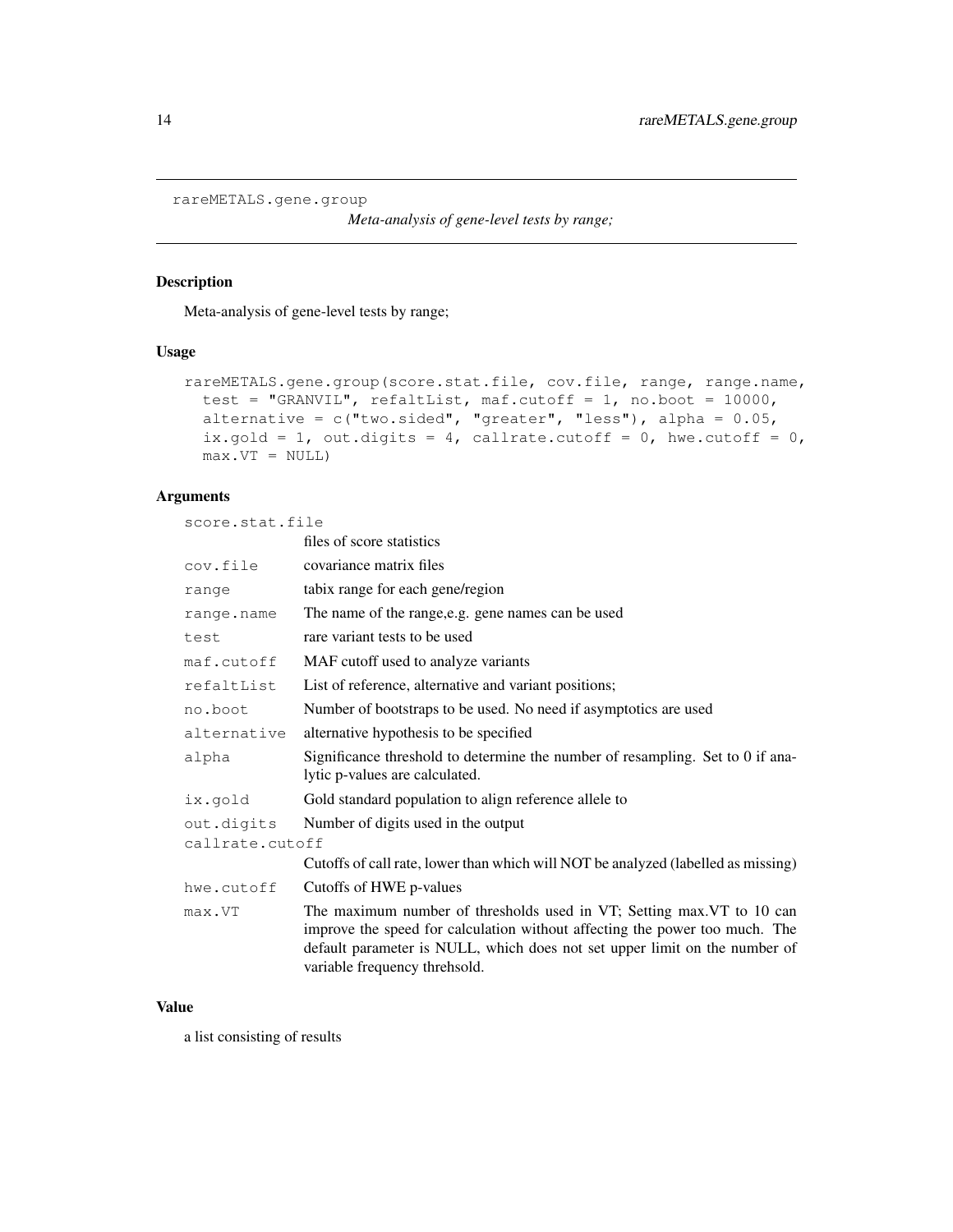<span id="page-14-0"></span>rareMETALS.range *Meta-analysis of gene-level tests by range;*

#### Description

Meta-analysis of gene-level tests by range;

#### Usage

```
rareMETALS.range(score.stat.file, cov.file, range, range.name,
 test = "GRANVIL", maf.cutoff = 1, alternative = c("two.sided","greater", "less"), ix.gold = 1, out.digits = 4, callrate.cutoff = 0,
 hwe.cutoff = 0, max.VT = NULL)
```
## Arguments

score.stat.file

|                 | files of score statistics                                                                                                                                                                                                                                            |  |
|-----------------|----------------------------------------------------------------------------------------------------------------------------------------------------------------------------------------------------------------------------------------------------------------------|--|
| cov.file        | covariance matrix files                                                                                                                                                                                                                                              |  |
| range           | tabix range for each gene/region                                                                                                                                                                                                                                     |  |
| range.name      | The name of the range, e.g. gene names can be used                                                                                                                                                                                                                   |  |
| test            | rare variant tests to be used                                                                                                                                                                                                                                        |  |
| maf.cutoff      | MAF cutoff used to analyze variants                                                                                                                                                                                                                                  |  |
| alternative     | alternative hypothesis to be specified.                                                                                                                                                                                                                              |  |
| ix.qold         | Gold standard population to align reference allele to                                                                                                                                                                                                                |  |
| out.digits      | Number of digits used in the output                                                                                                                                                                                                                                  |  |
| callrate.cutoff |                                                                                                                                                                                                                                                                      |  |
|                 | Cutoffs of call rate, lower than which will NOT be analyzed (labelled as missing)                                                                                                                                                                                    |  |
| hwe.cutoff      | Cutoffs of HWE p-values                                                                                                                                                                                                                                              |  |
| max.VT          | The maximum number of thresholds used in VT; Setting max. VT to 10 can<br>improve the speed for calculation without affecting the power too much. The<br>default parameter is NULL, which does not set upper limit on the number of<br>variable frequency threhsold. |  |

## Value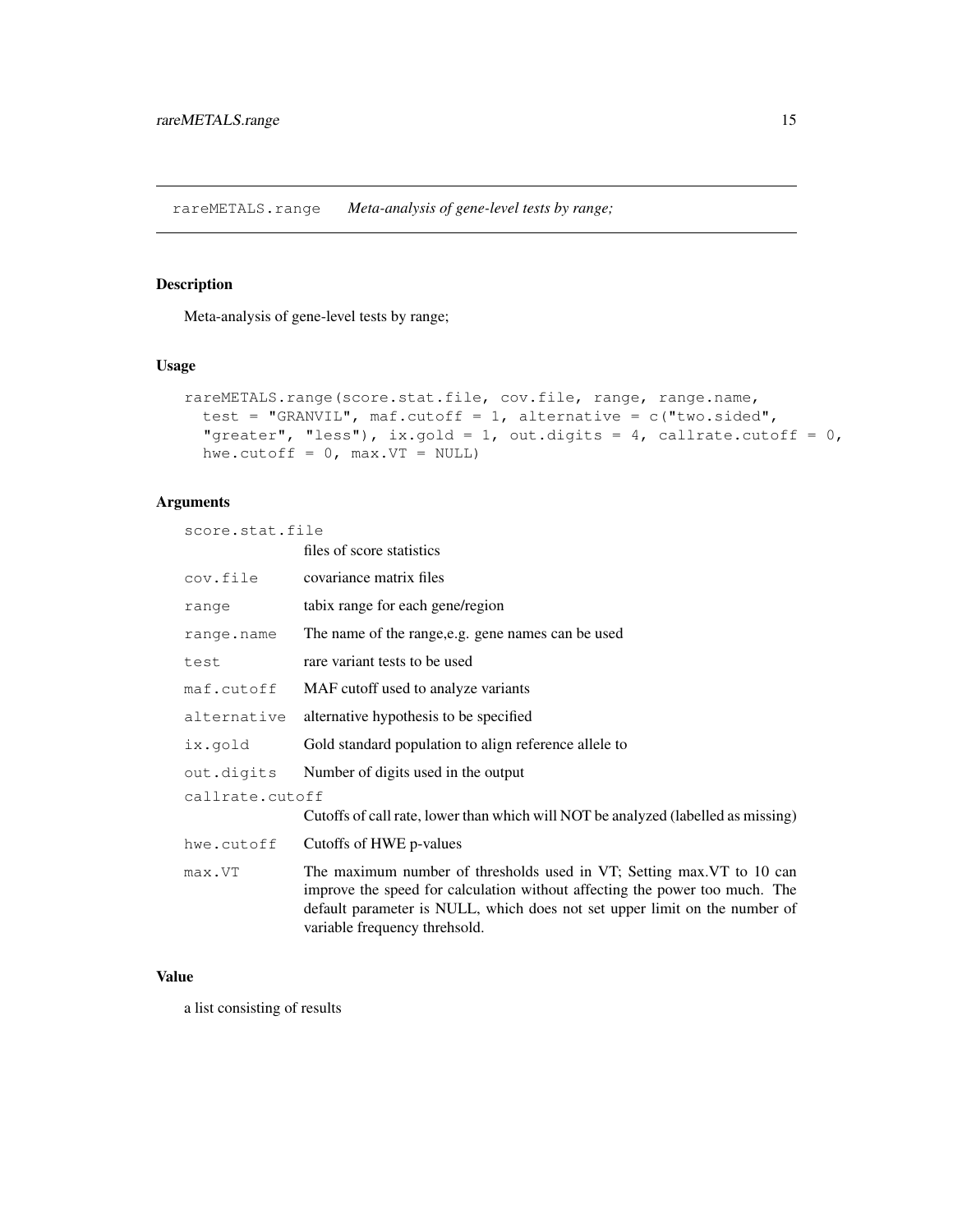```
rareMETALS.range.core
```
*#' Meta-analysis of gene-level tests by range;*

#### Description

#' Meta-analysis of gene-level tests by range;

#### Usage

```
rareMETALS.range.core(score.stat.file, cov.file, range, range.name,
  test = "GRANVIL", maf.cutoff = 1, alternative = c("two(sided","greater", "less"), ix.gold = 1, out.digits = 4, callrate.cutoff = 0,
 hwe.cutoff = 0, max.VT = NULL)
```
## Arguments

score.stat.file

|                 | files of score statistics                                                                                                                                                                                                                                           |  |
|-----------------|---------------------------------------------------------------------------------------------------------------------------------------------------------------------------------------------------------------------------------------------------------------------|--|
| cov.file        | covariance matrix files                                                                                                                                                                                                                                             |  |
| range           | tabix range for each gene/region                                                                                                                                                                                                                                    |  |
| range.name      | The name of the range, e.g. gene names can be used                                                                                                                                                                                                                  |  |
| test            | rare variant tests to be used                                                                                                                                                                                                                                       |  |
| maf.cutoff      | MAF cutoff used to analyze variants                                                                                                                                                                                                                                 |  |
| alternative     | alternative hypothesis to be specified                                                                                                                                                                                                                              |  |
| ix.qold         | Gold standard population to align reference allele to                                                                                                                                                                                                               |  |
| out.digits      | Number of digits used in the output                                                                                                                                                                                                                                 |  |
| callrate.cutoff |                                                                                                                                                                                                                                                                     |  |
|                 | Cutoffs of call rate, lower than which will NOT be analyzed (labelled as missing)                                                                                                                                                                                   |  |
| hwe.cutoff      | Cutoffs of HWE p-values                                                                                                                                                                                                                                             |  |
| max.VT          | The maximum number of thresholds used in VT; Setting max VT to 10 can<br>improve the speed for calculation without affecting the power too much. The<br>default parameter is NULL, which does not set upper limit on the number of<br>variable frequency threhsold. |  |

#### Value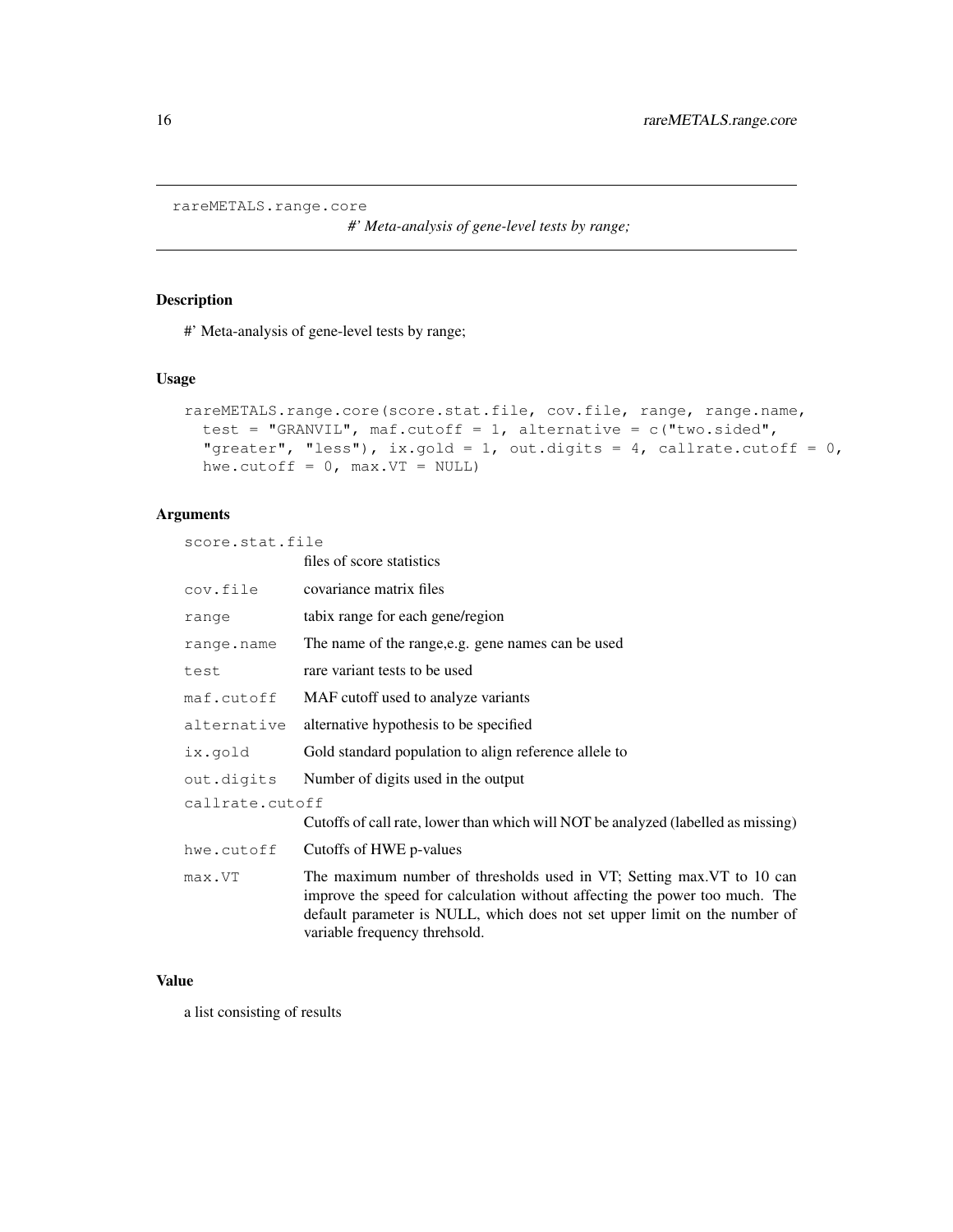<span id="page-16-0"></span>rareMETALS.range.group

*Meta-analysis of gene-level tests by range;*

## Description

Meta-analysis of gene-level tests by range;

#### Usage

```
rareMETALS.range.group(score.stat.file, cov.file, range, range.name,
  test = "GRANVIL", refaltList, maf.cutoff = 1,
  alternative = c("two-sided", "greater", "less"), out.digits = 4,callrate.cutoff = 0, hwe.cutoff = 0, max.VT = NULL,
  correctFlip = TRUE, analyzeRefAltListOnly = TRUE)
```
#### Arguments

score.stat.file

|                 | files of score statistics                                                                                                                                                                                                                                                                                                                      |  |
|-----------------|------------------------------------------------------------------------------------------------------------------------------------------------------------------------------------------------------------------------------------------------------------------------------------------------------------------------------------------------|--|
| cov.file        | Covariance matrix files                                                                                                                                                                                                                                                                                                                        |  |
| range           | tabix range for each gene/region; Tabix range needs to be in the format of<br>"1:123-1234". Quotation marks are necessary.                                                                                                                                                                                                                     |  |
| range.name      | The name of the range, e.g. gene names can be used;                                                                                                                                                                                                                                                                                            |  |
| refaltList      | A list of reference, alternative allele, a vector of alternative allele frequencies;<br>Specifically, the list should consist of                                                                                                                                                                                                               |  |
| test            | rare variant tests to be used                                                                                                                                                                                                                                                                                                                  |  |
| maf.cutoff      | MAF cutoff used to analyze variants; Default value is 1, i.e. no cutoffs are<br>applied. MAFs are based upon the sample MAFs.                                                                                                                                                                                                                  |  |
| alternative     | alternative hypothesis to be specified; Only applicable to GRANVIL test;                                                                                                                                                                                                                                                                       |  |
| out.digits      | Number of digits used in the output                                                                                                                                                                                                                                                                                                            |  |
| callrate.cutoff |                                                                                                                                                                                                                                                                                                                                                |  |
|                 | Cutoffs of call rate, lower than which will NOT be analyzed (labelled as missing)                                                                                                                                                                                                                                                              |  |
| hwe.cutoff      | Cutoffs of HWE p-values                                                                                                                                                                                                                                                                                                                        |  |
| max.VT          | The maximum number of thresholds used in VT; For small p-values, the cal-<br>culation of VT p-values can be very slow. Setting max. VT to 10 can improve<br>the speed for calculation without affecting the power too much. The default<br>parameter is NULL, which does not set upper limit on the number of variable<br>frequency threhsold. |  |
| correctFlip     | Correct for flipped sites for score statistics and their covariance matrices                                                                                                                                                                                                                                                                   |  |

## Value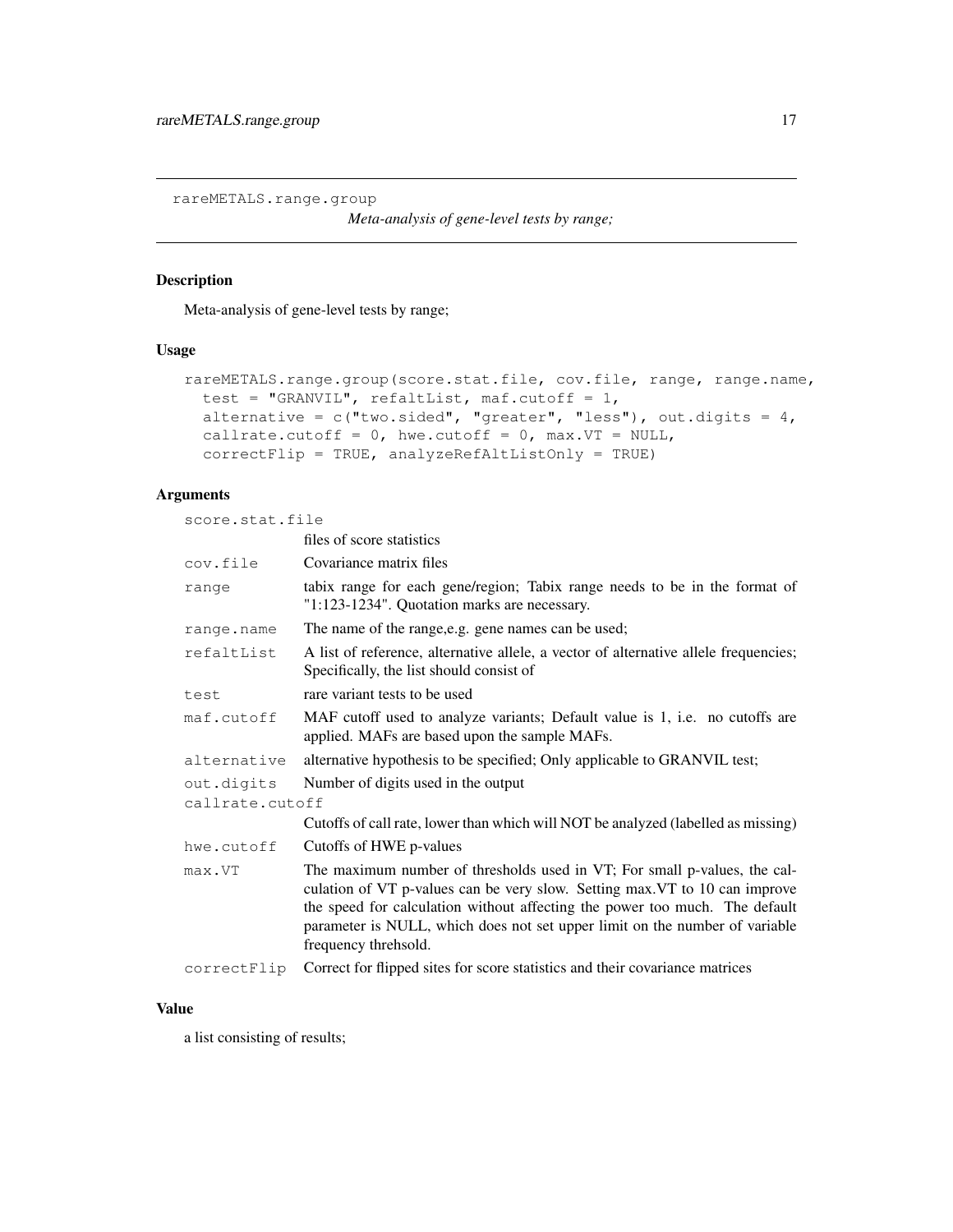<span id="page-17-0"></span>rareMETALS.range.group.core

*Meta-analysis of gene-level tests by range;*

#### Description

Meta-analysis of gene-level tests by range;

#### Usage

```
rareMETALS.range.group.core(score.stat.file, cov.file, range, range.name,
 test = "GRANVIL", refaltList, maf.cutoff = 1,
 alternative = c("two-sided", "greater", "less"), out.digits = 4,callrate.cutoff = 0, hwe.cutoff = 0, max.VT = NULL,
  correctFlip = TRUE, analyzeRefAltListOnly = TRUE)
```
## Arguments

score.stat.file

|                 | files of score statistics                                                                                                                                                                                                                                                                                                                      |  |
|-----------------|------------------------------------------------------------------------------------------------------------------------------------------------------------------------------------------------------------------------------------------------------------------------------------------------------------------------------------------------|--|
| cov.file        | Covariance matrix files                                                                                                                                                                                                                                                                                                                        |  |
| range           | tabix range for each gene/region; Tabix range needs to be in the format of<br>"1:123-1234". Quotation marks are necessary.                                                                                                                                                                                                                     |  |
| range.name      | The name of the range, e.g. gene names can be used;                                                                                                                                                                                                                                                                                            |  |
| refaltList      | A list of reference, alternative allele, a vector of alternative allele frequencies;<br>Specifically, the list should consist of                                                                                                                                                                                                               |  |
| test            | rare variant tests to be used                                                                                                                                                                                                                                                                                                                  |  |
| maf.cutoff      | MAF cutoff used to analyze variants; Default value is 1, i.e. no cutoffs are<br>applied. MAFs are based upon the sample MAFs.                                                                                                                                                                                                                  |  |
| alternative     | alternative hypothesis to be specified; Only applicable to GRANVIL test;                                                                                                                                                                                                                                                                       |  |
| out.diqits      | Number of digits used in the output                                                                                                                                                                                                                                                                                                            |  |
| callrate.cutoff |                                                                                                                                                                                                                                                                                                                                                |  |
|                 | Cutoffs of call rate, lower than which will NOT be analyzed (labelled as missing)                                                                                                                                                                                                                                                              |  |
| hwe.cutoff      | Cutoffs of HWE p-values                                                                                                                                                                                                                                                                                                                        |  |
| max.VT          | The maximum number of thresholds used in VT; For small p-values, the cal-<br>culation of VT p-values can be very slow. Setting max. VT to 10 can improve<br>the speed for calculation without affecting the power too much. The default<br>parameter is NULL, which does not set upper limit on the number of variable<br>frequency threhsold. |  |

## Value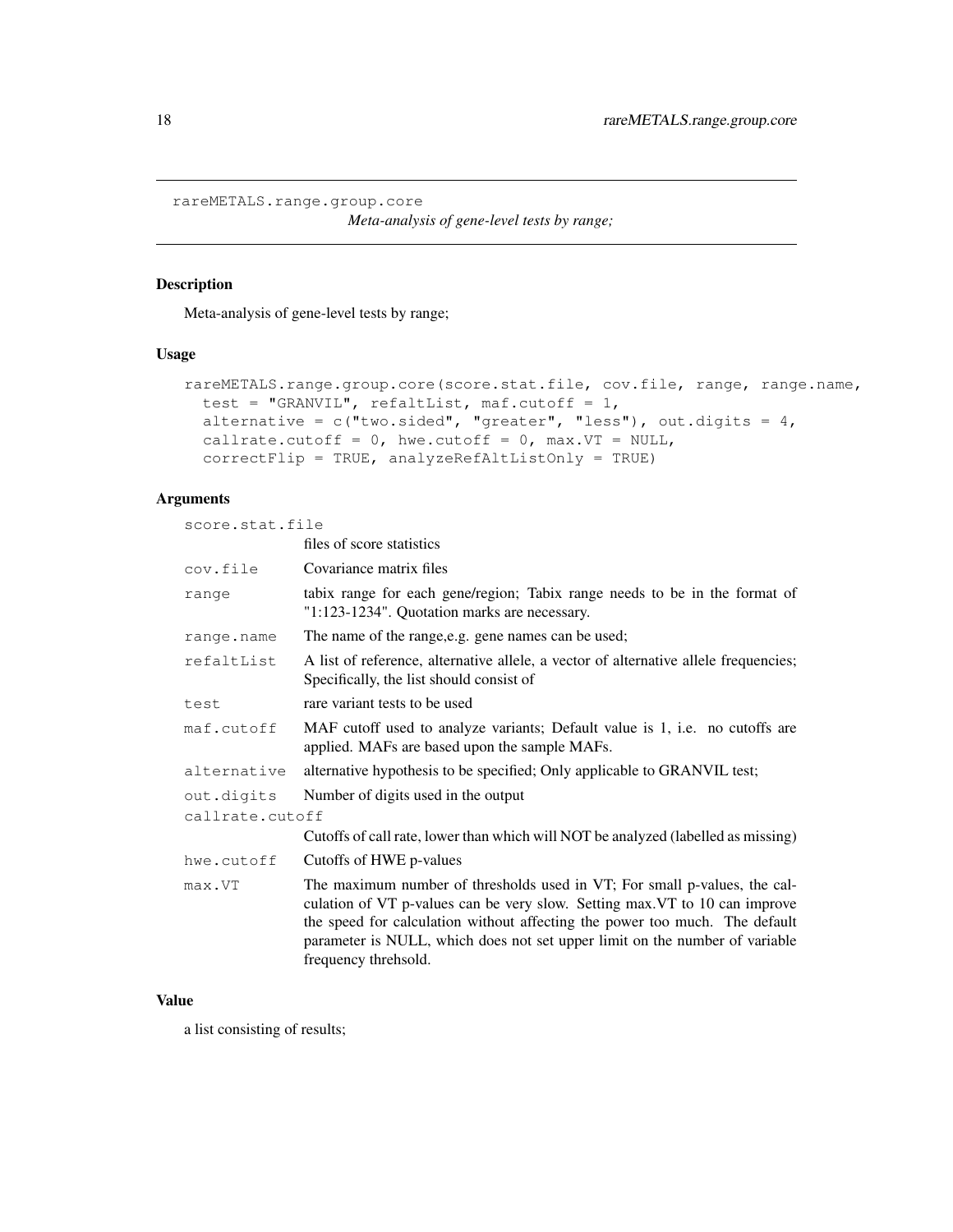<span id="page-18-0"></span>rareMETALS.single *Single variant meta-analysis*

#### Description

Single variant meta-analysis

## Usage

```
rareMETALS.single(score.stat.file, cov.file, range,
 alternative = c("two-sided", "greater", "less"), ix.gold = 1,callrate.cutoff = 0, hwe.cutoff = 0)
```
#### Arguments

score.stat.file

|                 | files of score statistics                                                         |  |
|-----------------|-----------------------------------------------------------------------------------|--|
| cov.file        | covariance matrix files                                                           |  |
| range           | tabix range of variants to be analyzed                                            |  |
| alternative     | alternative hypothesis to be specified                                            |  |
| ix.gold         | Gold standard population to align reference allele to                             |  |
| callrate.cutoff |                                                                                   |  |
|                 | Cutoffs of call rate, lower than which will NOT be analyzed (labelled as missing) |  |
| hwe.cutoff      | Cutoffs of HWE p-values                                                           |  |
|                 |                                                                                   |  |

#### Value

a list consisting of results

rareMETALS.single.correctRefAlt *Single variant meta-analysis*

#### Description

Single variant meta-analysis

#### Usage

```
rareMETALS.single.correctRefAlt(score.stat.file, cov.file, range, refaltList,
  alternative = c("two-sided", "greater", "less"), callrate.cutoff = 0,hwe.cutoff = 0)
```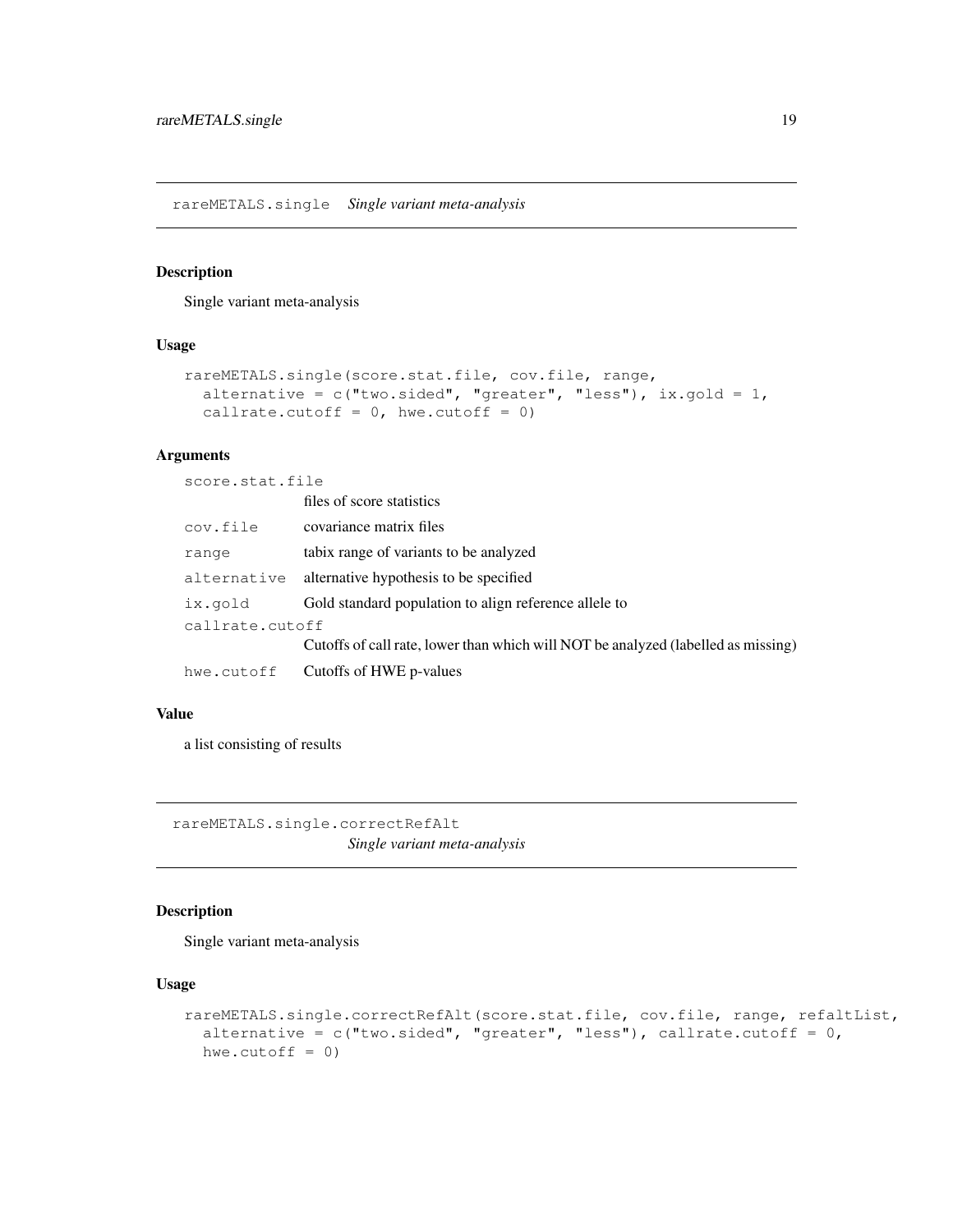## Arguments

| score.stat.file |                                                                                                                                                                                                                                            |  |
|-----------------|--------------------------------------------------------------------------------------------------------------------------------------------------------------------------------------------------------------------------------------------|--|
|                 | files of score statistics                                                                                                                                                                                                                  |  |
| cov.file        | covariance matrix files                                                                                                                                                                                                                    |  |
| range           | tabix range of variants to be analyzed                                                                                                                                                                                                     |  |
| refaltList      | A list of reference alternative and positions of variants to be analyzed; Each<br>variant in the dataset will be match against ref/alt alleles specified in refaltList;<br>Only variants with matched ref and alt alleles can be included; |  |
| alternative     | alternative hypothesis to be specified                                                                                                                                                                                                     |  |
| callrate.cutoff |                                                                                                                                                                                                                                            |  |
|                 | Cutoffs of call rate, lower than which will NOT be analyzed (labelled as missing)                                                                                                                                                          |  |
| hwe.cutoff      | Cutoffs of HWE p-values                                                                                                                                                                                                                    |  |
| refaltList      | A list that contains pos, ref and alt for calibrating variant sites to have the right<br>ref and alt alleles;                                                                                                                              |  |

#### Value

a list consisting of results

rareMETALS.single.group

*Single variant meta-analysis*

## Description

Single variant meta-analysis

## Usage

```
rareMETALS.single.group(score.stat.file, cov.file, range, refaltList,
  alternative = c("two-sided", "greater", "less"), callrate.cutoff = 0,hwe.cutoff = 0, correctFlip = TRUE, analyzeRefAltListOnly = TRUE)
```
## Arguments

score.stat.file

|            | files of score statistics                                                                                                                                                                                                                                                                                                                                            |  |
|------------|----------------------------------------------------------------------------------------------------------------------------------------------------------------------------------------------------------------------------------------------------------------------------------------------------------------------------------------------------------------------|--|
| cov.file   | covariance matrix files                                                                                                                                                                                                                                                                                                                                              |  |
| range      | tabix range of variants to be analyzed                                                                                                                                                                                                                                                                                                                               |  |
| refaltList | A list of reference alternative and positions of variants to be analyzed; Each<br>variant in the dataset will be match against ref/alt alleles specified in refaltList;<br>Only variants with matched ref and alt alleles can be included; we also need AF<br>and af.diff.max to determine if the flips are due to strand issues or due to ref/alt<br>alleles flips; |  |

<span id="page-19-0"></span>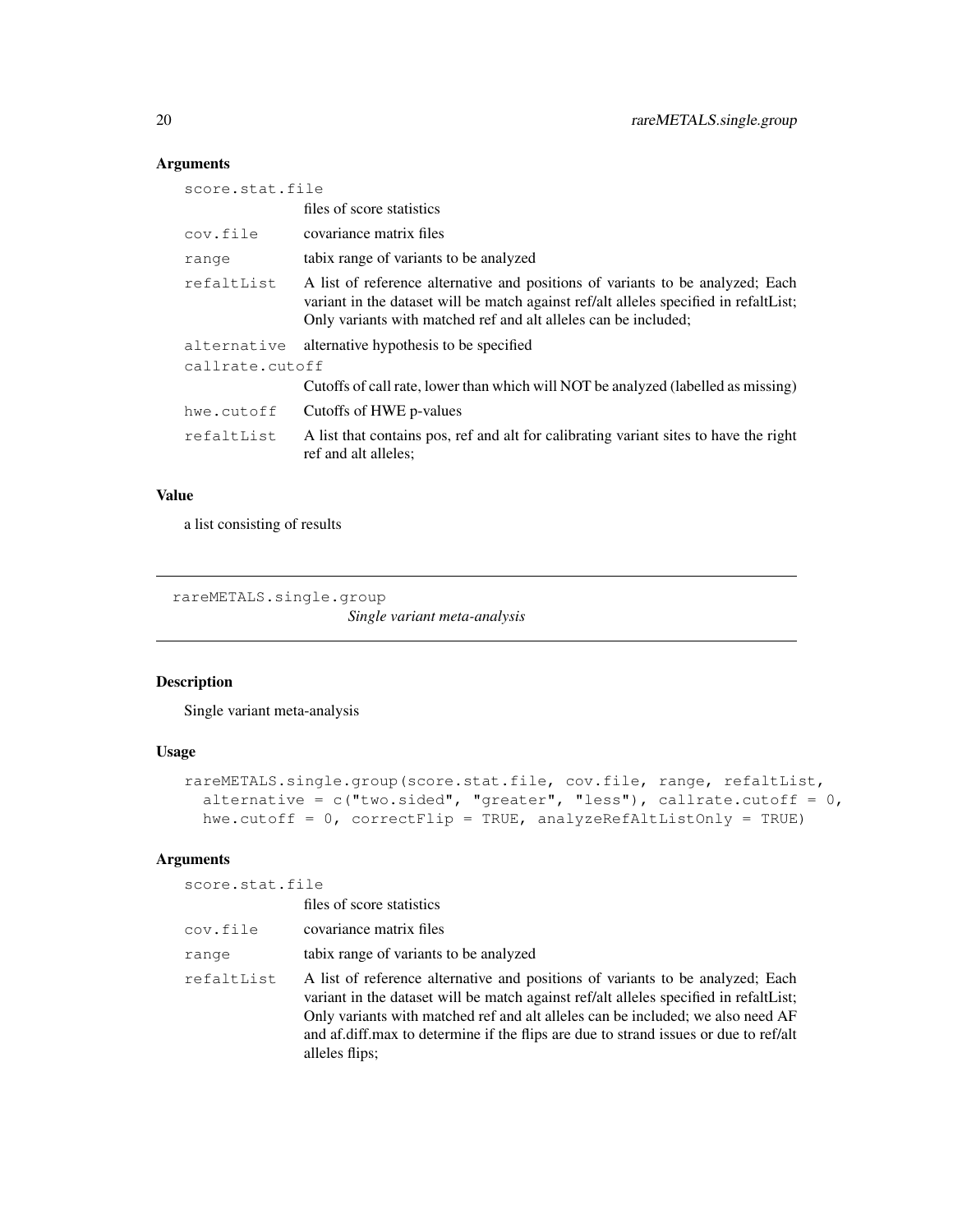#### <span id="page-20-0"></span>rm.na 21

| alternative           | alternative hypothesis to be specified                                                                                                                           |  |
|-----------------------|------------------------------------------------------------------------------------------------------------------------------------------------------------------|--|
| callrate.cutoff       |                                                                                                                                                                  |  |
|                       | Cutoffs of call rate, lower than which will NOT be analyzed (labelled as missing)                                                                                |  |
| hwe.cutoff            | Cutoffs of HWE p-values                                                                                                                                          |  |
| refaltList            | A list that contains pos, ref and alt for calibrating variant sites to have the right<br>ref and alt alleles:                                                    |  |
| correctFlip           | Correcting for flipped alleles; Default is TRUE; If FALSE, studies with incorrect<br>REF/ALT alleles will be labelled as missing, and dropped from meta-analyses |  |
| analyzeRefAltListOnly |                                                                                                                                                                  |  |
|                       | Only analyze variants that are included in the refalt List; Default is TRUE; If                                                                                  |  |
|                       | FALSE, variant sites in the dataset but not specified in the refalt List will be                                                                                 |  |
|                       | labelled as missing and dropped from studies;                                                                                                                    |  |
|                       |                                                                                                                                                                  |  |

## Value

a list consisting of results

rm.na *Remove nas* Description Remove nas Usage rm.na(x) Arguments x input; RowSums *Safe rowSums*

# Description

Safe rowSums

# Usage

RowSums(a)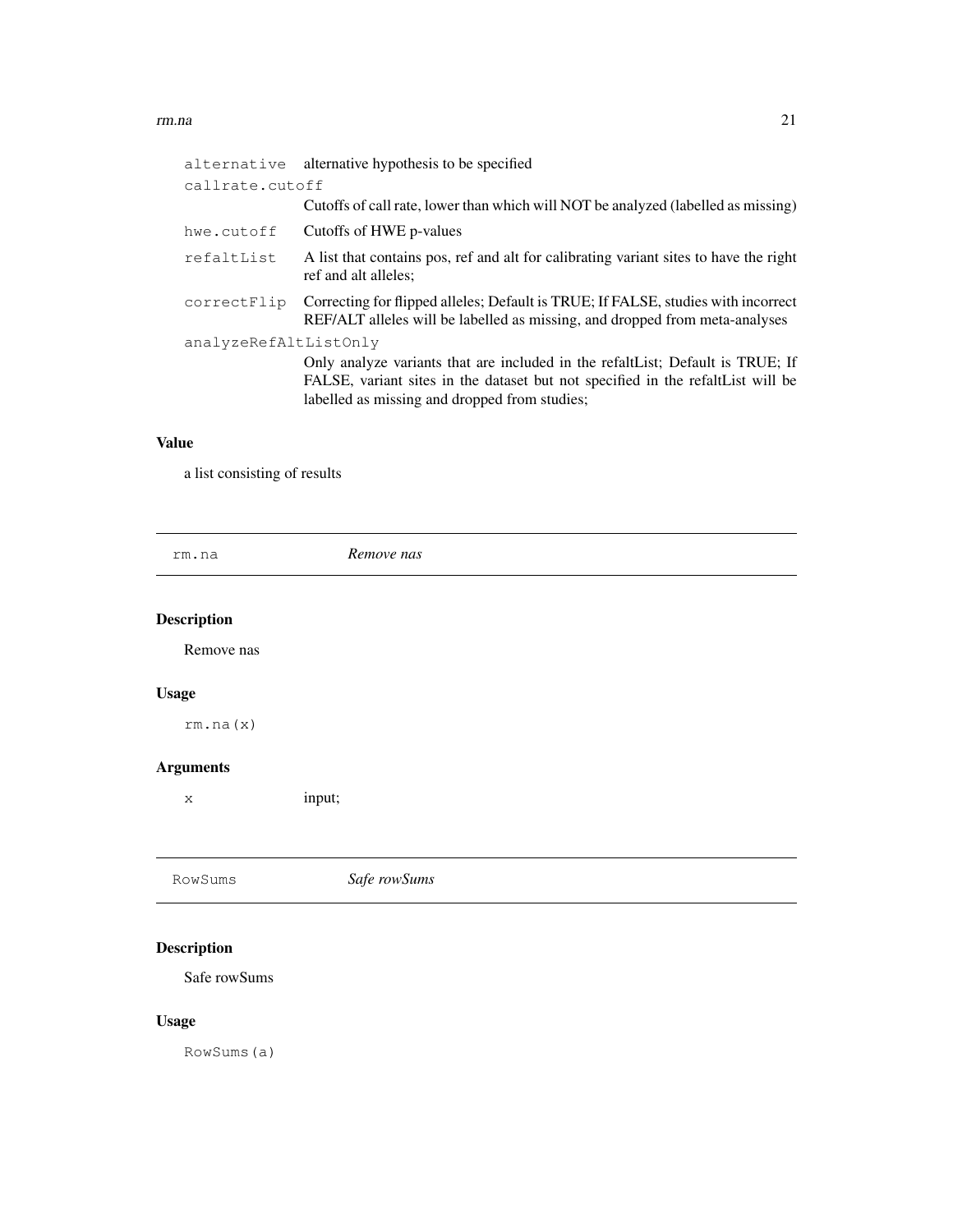#### <span id="page-21-0"></span>Arguments

a Input vector, matrix etc.

## Value

Return the sum of the elements in a;

set.intersect *Intersection of two sets;*

## Description

Intersection of two sets;

## Usage

set.intersect(set1, set2)

## Arguments

| set1 | The set 1 |
|------|-----------|
| set2 | The set 2 |

#### Value

The intersection of set1 and set2;

sortPos *Sort genomic positions;*

## Description

Sort genomic positions;

#### Usage

sortPos(pos)

## Arguments

pos Genomic positions in the form of 1:12345;

### Value

Return sorted genomic positions;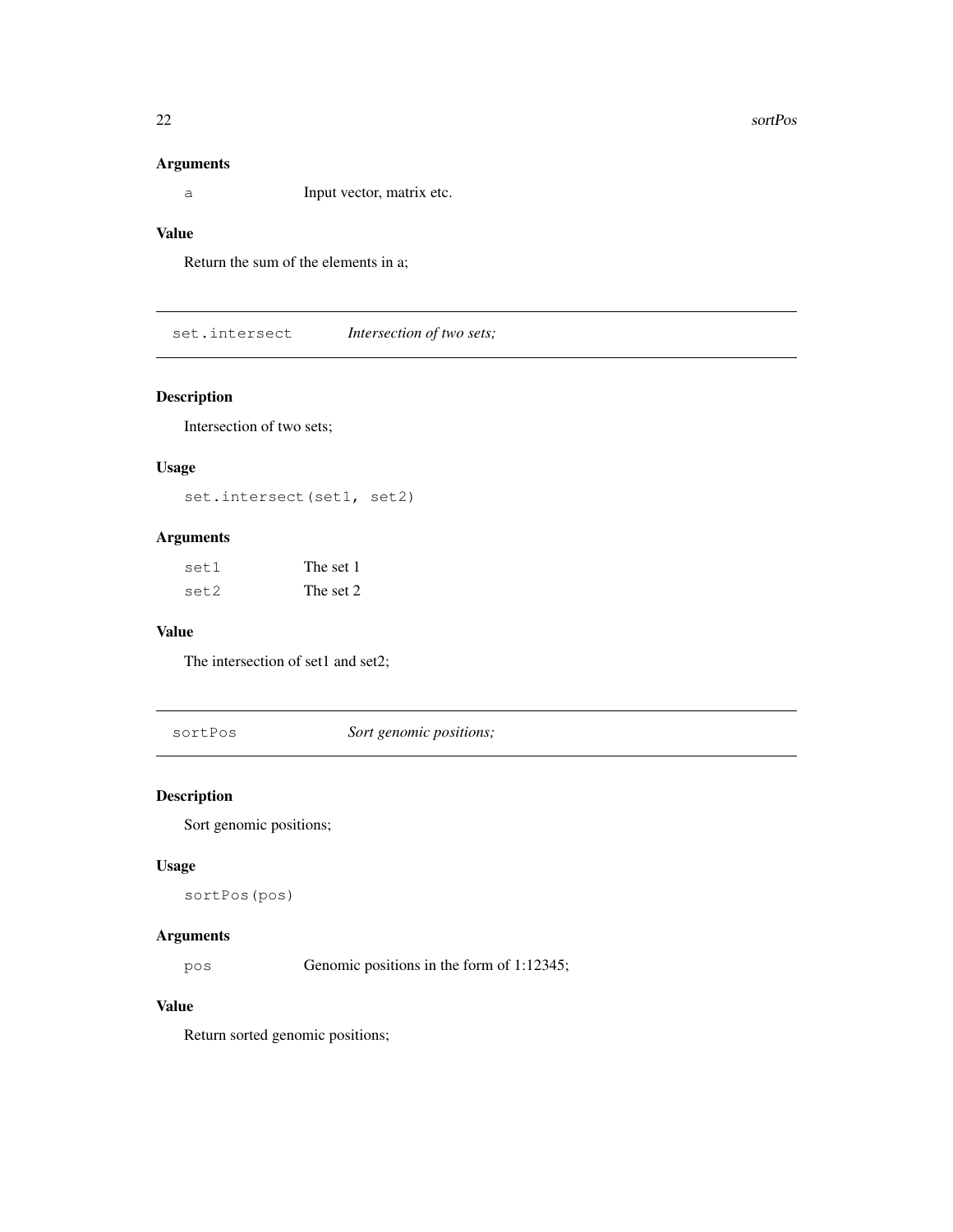<span id="page-22-0"></span>

# Description

Safe sum

# Usage

Sum(a)

# Arguments

a Input vector, matrix etc.

## Value

Return the sum of the elements in a;